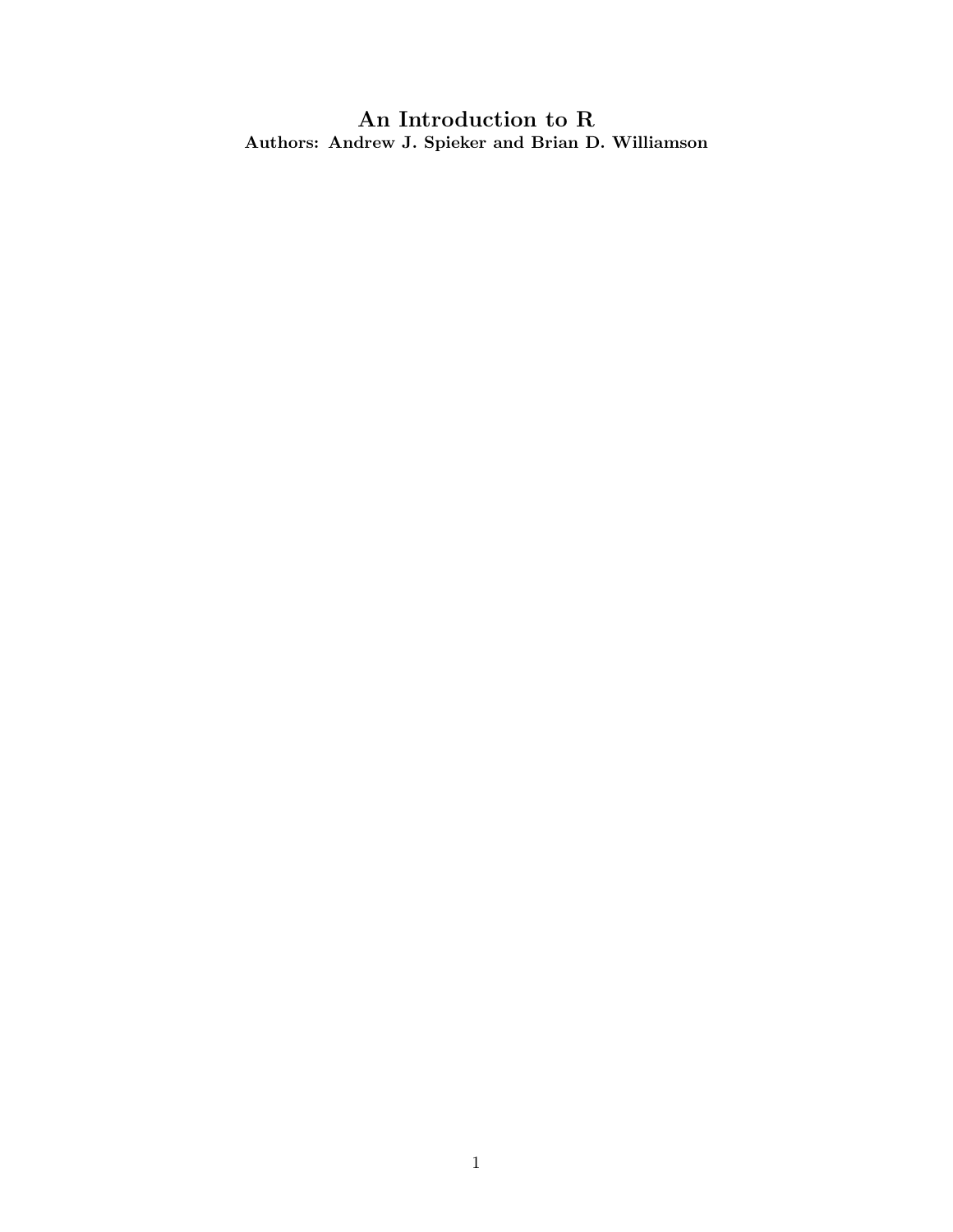# **Contents**

| 1                       |         | Introduction                                                                                                               | 4                |  |  |  |  |  |  |  |  |
|-------------------------|---------|----------------------------------------------------------------------------------------------------------------------------|------------------|--|--|--|--|--|--|--|--|
| $\overline{\mathbf{2}}$ |         | <b>Project Management</b>                                                                                                  |                  |  |  |  |  |  |  |  |  |
|                         | $2.1\,$ |                                                                                                                            | $\overline{5}$   |  |  |  |  |  |  |  |  |
|                         | 2.2     |                                                                                                                            | $\boldsymbol{6}$ |  |  |  |  |  |  |  |  |
|                         | 2.3     |                                                                                                                            | $\boldsymbol{6}$ |  |  |  |  |  |  |  |  |
| $\bf{3}$                |         | $\overline{7}$<br>Data                                                                                                     |                  |  |  |  |  |  |  |  |  |
|                         | 3.1     |                                                                                                                            | $\overline{7}$   |  |  |  |  |  |  |  |  |
|                         |         | 3.1.1                                                                                                                      | $\overline{7}$   |  |  |  |  |  |  |  |  |
|                         |         | 3.1.2                                                                                                                      | $\overline{7}$   |  |  |  |  |  |  |  |  |
|                         |         | 3.1.3                                                                                                                      | $\overline{7}$   |  |  |  |  |  |  |  |  |
|                         |         | 3.1.4                                                                                                                      | $\overline{7}$   |  |  |  |  |  |  |  |  |
|                         |         | 3.1.5                                                                                                                      | 8                |  |  |  |  |  |  |  |  |
|                         | 3.2     |                                                                                                                            | 8                |  |  |  |  |  |  |  |  |
|                         |         | 3.2.1                                                                                                                      | 8                |  |  |  |  |  |  |  |  |
|                         |         | 3.2.2                                                                                                                      | 8                |  |  |  |  |  |  |  |  |
|                         |         | 3.2.3                                                                                                                      | 8                |  |  |  |  |  |  |  |  |
|                         |         | 3.2.4                                                                                                                      | 8                |  |  |  |  |  |  |  |  |
|                         |         | 3.2.5<br>List                                                                                                              | 8                |  |  |  |  |  |  |  |  |
|                         | 3.3     |                                                                                                                            | 9                |  |  |  |  |  |  |  |  |
|                         | 3.4     |                                                                                                                            | 9                |  |  |  |  |  |  |  |  |
|                         |         | 3.4.1                                                                                                                      | 9                |  |  |  |  |  |  |  |  |
|                         |         | 3.4.2                                                                                                                      | 10               |  |  |  |  |  |  |  |  |
|                         | $3.5\,$ |                                                                                                                            | 10               |  |  |  |  |  |  |  |  |
|                         |         | 3.5.1<br>The "[]" operator $\dots \dots \dots \dots \dots \dots \dots \dots \dots \dots \dots \dots \dots \dots \dots$     | 10               |  |  |  |  |  |  |  |  |
|                         |         | 3.5.2                                                                                                                      | 10               |  |  |  |  |  |  |  |  |
|                         |         | 3.5.3                                                                                                                      | 11               |  |  |  |  |  |  |  |  |
|                         |         | 3.5.4<br>The "[[ ]]" Operator $\ldots \ldots \ldots \ldots \ldots \ldots \ldots \ldots \ldots \ldots \ldots \ldots \ldots$ | 11               |  |  |  |  |  |  |  |  |
|                         | 3.6     |                                                                                                                            | 12               |  |  |  |  |  |  |  |  |
|                         |         | 3.6.1                                                                                                                      | 12               |  |  |  |  |  |  |  |  |
|                         |         | 3.6.2                                                                                                                      | 12               |  |  |  |  |  |  |  |  |
|                         |         | 3.6.3                                                                                                                      | 12               |  |  |  |  |  |  |  |  |
|                         |         | 3.6.4                                                                                                                      | 12               |  |  |  |  |  |  |  |  |
| 4                       |         |                                                                                                                            | 14               |  |  |  |  |  |  |  |  |
|                         | 4.1     | Data Input                                                                                                                 |                  |  |  |  |  |  |  |  |  |
|                         | 4.2     |                                                                                                                            | 14<br>14         |  |  |  |  |  |  |  |  |
|                         |         |                                                                                                                            |                  |  |  |  |  |  |  |  |  |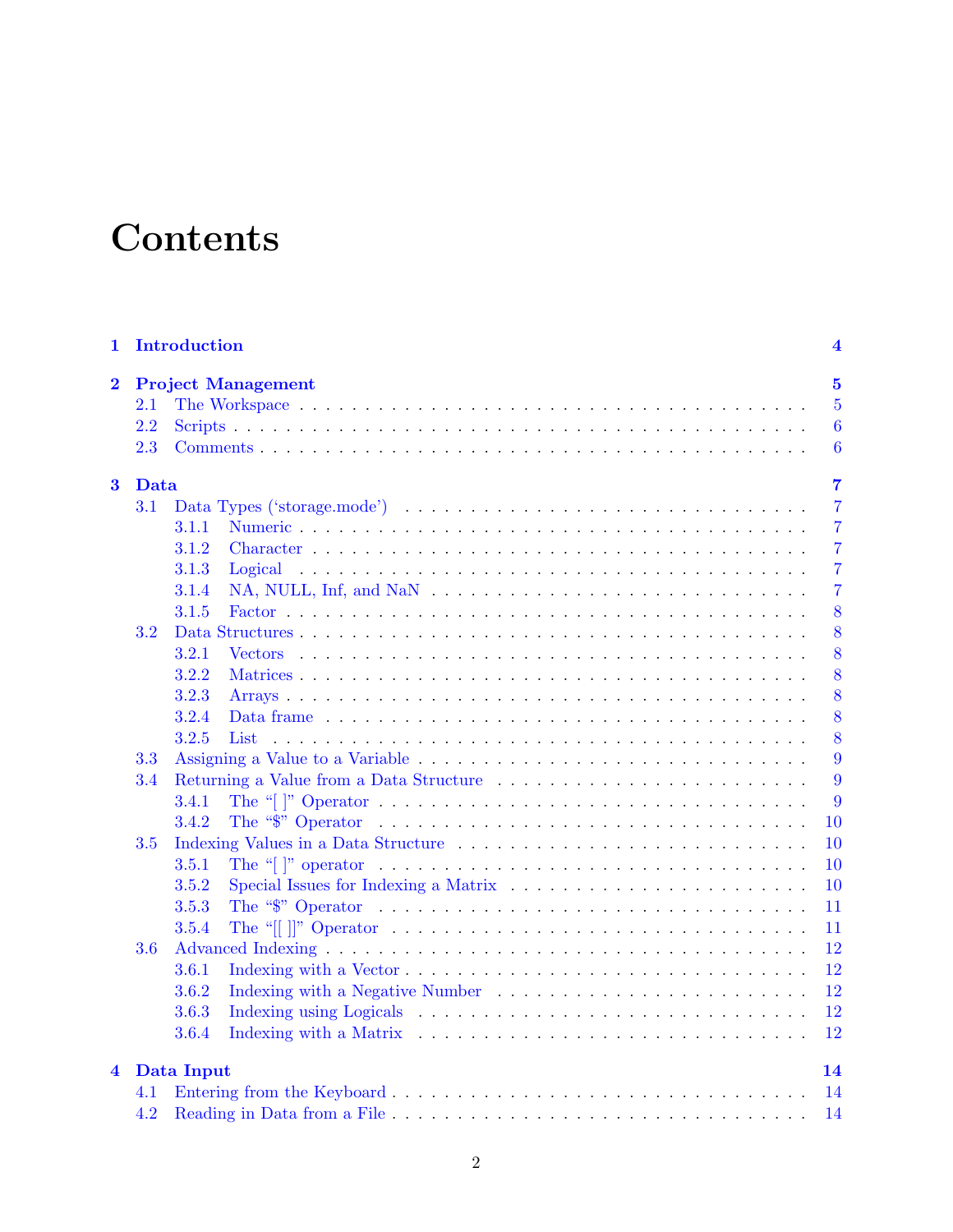| $\bf{5}$<br><b>Manipulating Your Data</b> |              |                        |                                                                                                      |            |  |  |  |  |  |  |  |
|-------------------------------------------|--------------|------------------------|------------------------------------------------------------------------------------------------------|------------|--|--|--|--|--|--|--|
|                                           | 5.1          | 15                     |                                                                                                      |            |  |  |  |  |  |  |  |
|                                           | 5.2          |                        |                                                                                                      | 15         |  |  |  |  |  |  |  |
|                                           |              | 5.2.1                  | The apply() function $\dots \dots \dots \dots \dots \dots \dots \dots \dots \dots \dots \dots \dots$ | 16         |  |  |  |  |  |  |  |
|                                           | 5.3          |                        | Mean, standard deviation, exponentiation, square root, $\log$ , $\hat{ }$                            | 16         |  |  |  |  |  |  |  |
|                                           | 5.4          | 16                     |                                                                                                      |            |  |  |  |  |  |  |  |
|                                           | 5.5          |                        |                                                                                                      | 17         |  |  |  |  |  |  |  |
|                                           |              | 5.5.1                  |                                                                                                      | 17         |  |  |  |  |  |  |  |
|                                           |              | 5.5.2                  |                                                                                                      | 17         |  |  |  |  |  |  |  |
|                                           |              | 5.5.3                  |                                                                                                      | 17         |  |  |  |  |  |  |  |
|                                           | 5.6          |                        |                                                                                                      | 18         |  |  |  |  |  |  |  |
|                                           |              | 5.6.1                  |                                                                                                      | 18         |  |  |  |  |  |  |  |
|                                           |              | 5.6.2                  |                                                                                                      | 18         |  |  |  |  |  |  |  |
|                                           |              | 5.6.3                  |                                                                                                      | 18         |  |  |  |  |  |  |  |
|                                           |              | 5.6.4                  |                                                                                                      | 19         |  |  |  |  |  |  |  |
|                                           |              | 5.6.5                  |                                                                                                      | 19         |  |  |  |  |  |  |  |
|                                           |              | 5.6.6                  |                                                                                                      | 19         |  |  |  |  |  |  |  |
|                                           |              |                        |                                                                                                      |            |  |  |  |  |  |  |  |
| 6                                         |              | <b>Packages</b>        |                                                                                                      | <b>20</b>  |  |  |  |  |  |  |  |
|                                           | 6.1          |                        |                                                                                                      | <b>20</b>  |  |  |  |  |  |  |  |
|                                           |              |                        |                                                                                                      |            |  |  |  |  |  |  |  |
| $\overline{\mathbf{7}}$                   |              |                        | <b>Descriptive Statistics</b>                                                                        | 22         |  |  |  |  |  |  |  |
|                                           | 7.1          |                        |                                                                                                      | 22         |  |  |  |  |  |  |  |
|                                           | $7.2\,$      |                        |                                                                                                      | 22         |  |  |  |  |  |  |  |
|                                           |              |                        |                                                                                                      |            |  |  |  |  |  |  |  |
|                                           |              |                        |                                                                                                      |            |  |  |  |  |  |  |  |
| 8                                         |              | <b>Chi-square Test</b> |                                                                                                      | 23         |  |  |  |  |  |  |  |
|                                           |              |                        |                                                                                                      |            |  |  |  |  |  |  |  |
| 9                                         | <b>Plots</b> |                        |                                                                                                      | 24         |  |  |  |  |  |  |  |
|                                           | 9.1          |                        |                                                                                                      | 24         |  |  |  |  |  |  |  |
|                                           | 9.2          |                        |                                                                                                      | 24         |  |  |  |  |  |  |  |
|                                           | 9.3          |                        |                                                                                                      | 24         |  |  |  |  |  |  |  |
|                                           |              |                        |                                                                                                      |            |  |  |  |  |  |  |  |
|                                           |              | <b>10 Correlations</b> |                                                                                                      | 25         |  |  |  |  |  |  |  |
|                                           |              |                        |                                                                                                      | <b>25</b>  |  |  |  |  |  |  |  |
|                                           |              |                        | <b>11 Cumulative Distribution Functions</b>                                                          | 26         |  |  |  |  |  |  |  |
|                                           |              |                        |                                                                                                      |            |  |  |  |  |  |  |  |
|                                           |              |                        | 12 One-Sample Inference                                                                              | ${\bf 27}$ |  |  |  |  |  |  |  |
|                                           |              |                        |                                                                                                      | 27         |  |  |  |  |  |  |  |
|                                           |              |                        |                                                                                                      |            |  |  |  |  |  |  |  |
|                                           |              |                        | 13 Two-Sample Inference                                                                              | 28         |  |  |  |  |  |  |  |
|                                           |              |                        |                                                                                                      | 28         |  |  |  |  |  |  |  |
|                                           |              |                        |                                                                                                      |            |  |  |  |  |  |  |  |
|                                           |              |                        | <b>14 Linear Regression</b>                                                                          | 29         |  |  |  |  |  |  |  |
|                                           |              |                        | 15 Regression on Functionals other than the Mean                                                     | 30         |  |  |  |  |  |  |  |
|                                           |              |                        |                                                                                                      |            |  |  |  |  |  |  |  |
|                                           |              |                        | <b>16 Graphical User Interfaces</b>                                                                  | 31         |  |  |  |  |  |  |  |
|                                           |              |                        |                                                                                                      | 31         |  |  |  |  |  |  |  |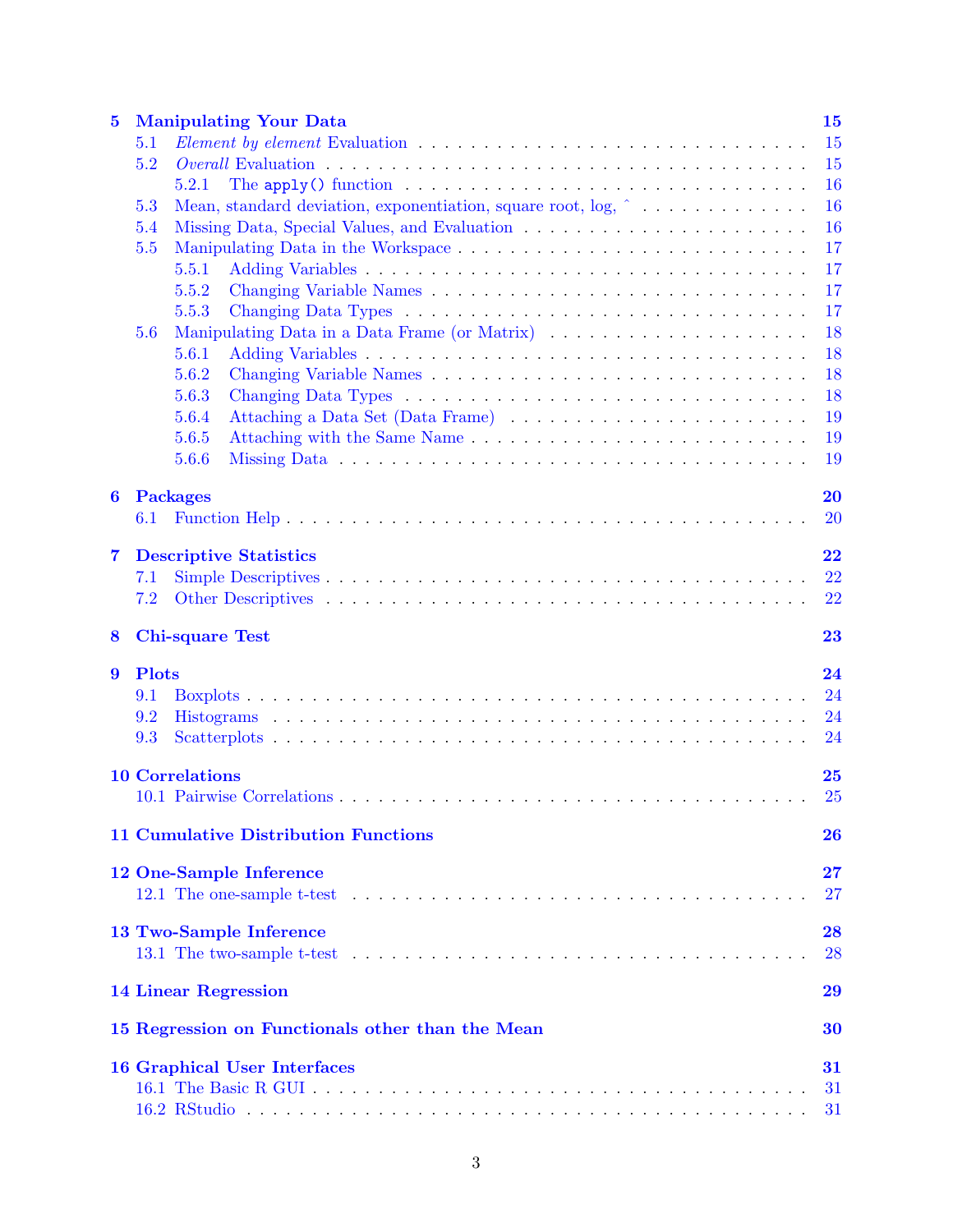# <span id="page-3-0"></span>Introduction

This document is meant for students to get an introductory look at R (and how it compares to and differs from STATA), and to facilitate a transition for both students and instructors from STATA to R, using both the base R functions and the uwIntroStats package developed by Scott S. Emerson, M.D. Ph.D., Andrew J. Spieker, and Brian D. Williamson in the University of Washington Department of Biostatistics.

R is a functional language at the basic level, meaning that even the simple expression 3 + 5 is handed to a function called evaluate(), which then returns the result. Most objects and functions have a print function, so we can either print and display results or store them as an object. STATA, on the other hand, is a command style language. The user types in a command and the result is displayed. In this file we will present some of the useful R functions, but there are many more that we leave to the reader to go out and find. Also, even if we do present a function here, we will be doing so at the most basic level. Many of the functions have more capabilities than what we show.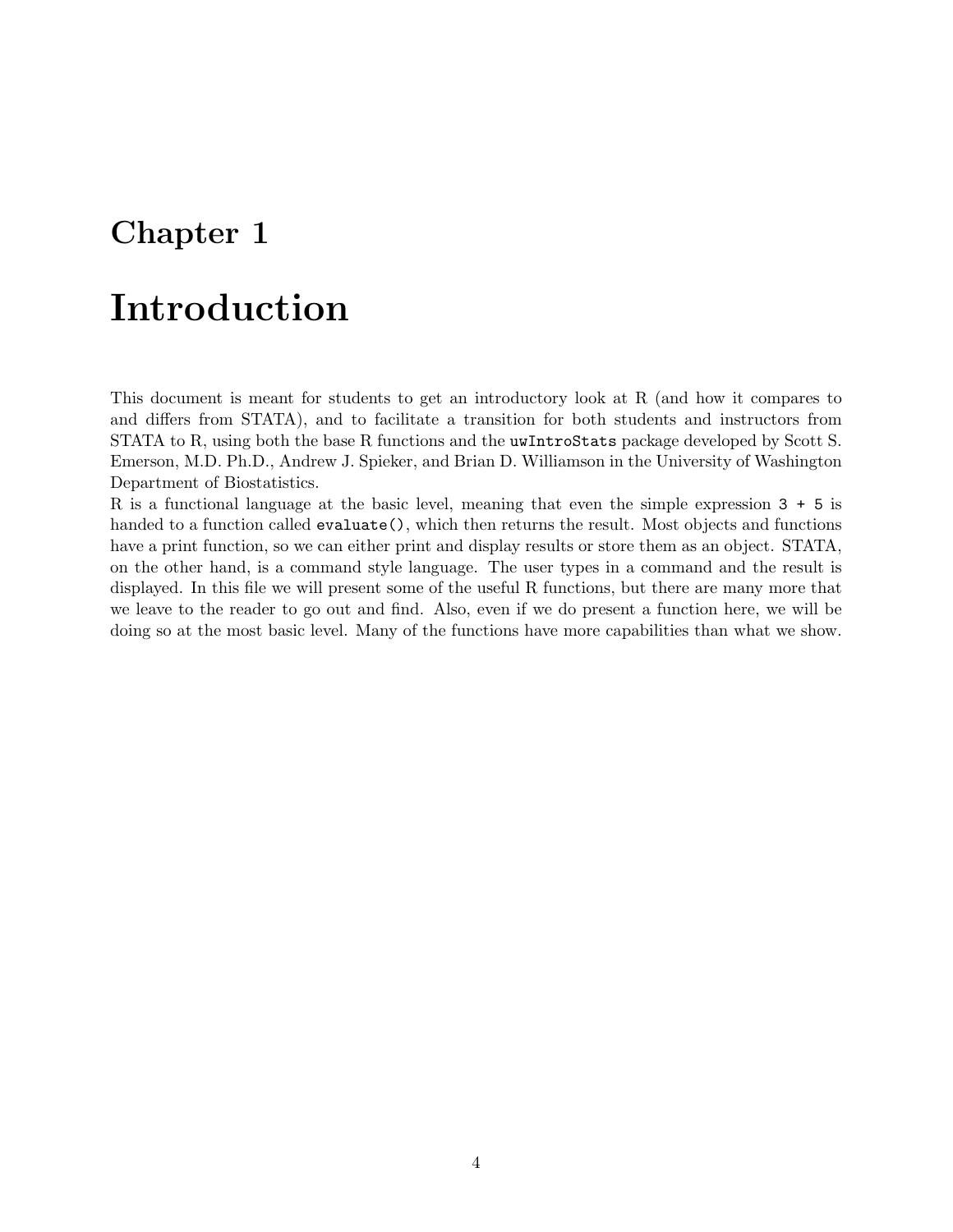# <span id="page-4-0"></span>Project Management

### <span id="page-4-1"></span>2.1 The Workspace

There are a few differences between R and STATA when it comes to data and project management. The first concept that we must cover is that of the workspace. In STATA, you are only allowed to read in one data set at a time. This data set is your entire workspace, and thus all functions and calls manipulate the data set. In R, however, the workspace consists of many different data sets, values, and functions. Any variable that is assigned a name becomes part of the workspace. Upon exit from R, the program asks the user if they wish to save the workspace. Saying yes saves all variables, functions, and data sets and then loads them back in to the workspace upon startup of the program the next time. It is generally good practice to save the workspace, especially if you know that you will continue to work with the same data next time.

To start, we will assume you are running R from the command line. Later on, if you wish, we will introduce a convenient graphical user interface. However, it is good to learn the basics from the command line and know what is happening behind the buttons in the GUI. Once you navigate to the correct directory for R (in a Windows machine this is generally in "C:\Program Files\R\Rversion\bin" - substitue the version of R you downloaded for "version"), you simply type "R" and the program will start, displaying a screen similar to this:

```
R version 3.1.0 (2014-04-10) -- "Spring Dance"
Copyright (C) 2014 The R Foundation for Statistical Computing
Platform: i386-w64-mingw32/i386 (32-bit)
R is free software and comes with ABSOLUTELY NO WARRANTY.
You are welcome to redistribute it under certain conditions.
Type 'license()' or 'licence()' for distribution details.
 Natural language support but running in an English locale
R is a collaborative project with many contributors.
Type 'contributors()' for more information and
 citation()' on how to cite R or R packages in publications.
Type 'demo()' for some demos, 'help()' for on-line help, or
'help.start()' for an HTML browser interface to help.
Type 'q() to quit R.
```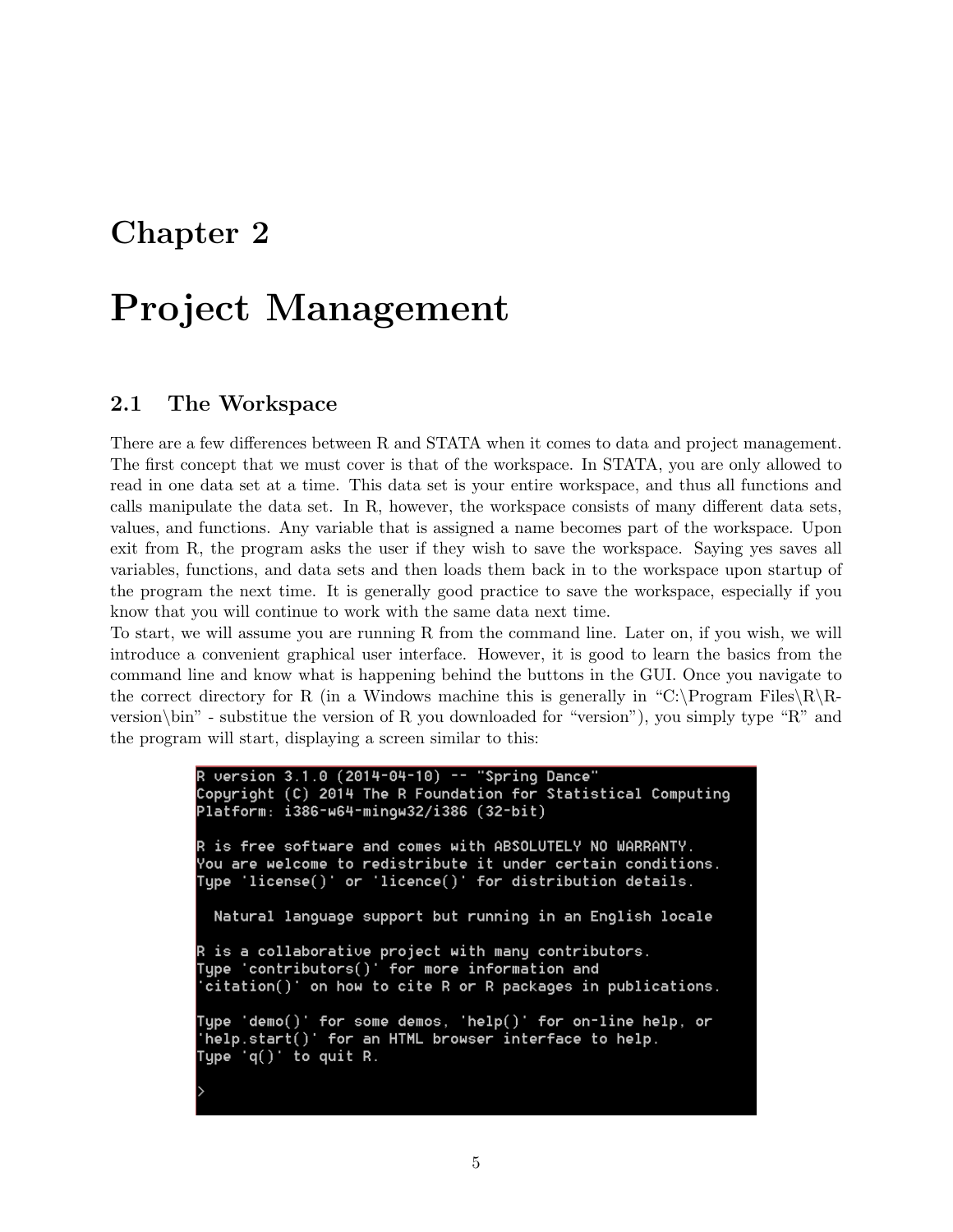If you type 'q()', you are prompted to Save workspace image? [y/n/c]: , where 'y' is yes, 'n' is no, and 'c' is cancel. If you type 'y', then two files are created: a .Rhistory file and a .RData file. You can load the .RData file at the beginning of a session with the load() function, and it brings in all of your variables, data sets, and functions. The .Rhistory file saves all of your commands from the session. If you are working with a few different projects, it is a good idea to have a workspace for each of these projects. Then any one workspace doesn't get too cluttered.

### <span id="page-5-0"></span>2.2 Scripts

Scripts are useful files that can be run by R. A script file can be created in any directory on your computer. Then it can be "sourced", using the source() function (given the file path) to run all of the functions saved in the script file. A script is a useful place to write all of your function calls so that you can save them for later. For example, on a Windows computer, we could create a script file on the Desktop by using any text editor (Notepad or any other that you prefer) and saving the file with the .R extension, such as:

#### test\_script.R

We can then load all of the functions and run all of the code saved in the script by opening R and typing (recall that our script file is located on the desktop)

source(''C://Users//Brian Williamson//Desktop//test\_script.R'')

### <span id="page-5-1"></span>2.3 Comments

Commenting your files is always a good idea. Comments provide information as to why you are using certain functions at certain times. The comment key in R is #. If you type this at any point on a line, the rest of the line will not be run by R.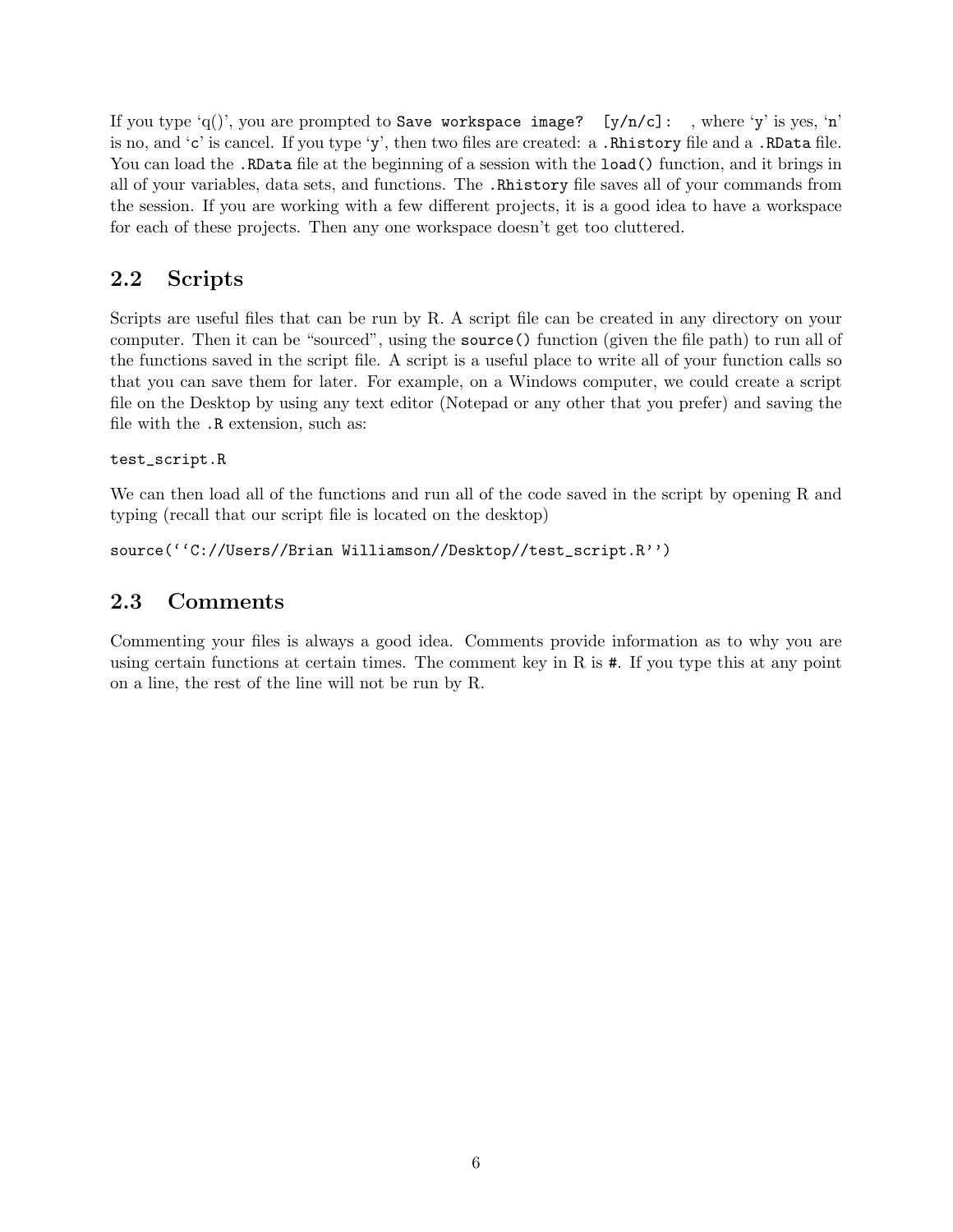# <span id="page-6-0"></span>Data

### <span id="page-6-1"></span>3.1 Data Types ('storage.mode')

A huge reason for using R at all is its data capabilities. There are many types of data in R, and thus it is important to know what kind of data you are dealing with at a given time. The "storage.mode()" function returns what type the data is. The basic data types are:

#### <span id="page-6-2"></span>3.1.1 Numeric

Decimal values are numerics. Numeric is the default computational data type in R. Note for the curious: all real numbers in R are stored as "doubles", meaning that the IEEE floating point number is stored as a  $64$  bit word rather than a 32 bit word. There are two subtypes of numeric values. Most of the time there is no need to worry about the difference between them, but every once in a while you need to know which type you are dealing with.

#### Integer

A whole number.

### Double

A real number (whole number plus fractional part).

#### <span id="page-6-3"></span>3.1.2 Character

A character is an object which represents string values. For example, "3" is a character. To convert an object into a character, use the as.character() function.

#### <span id="page-6-4"></span>3.1.3 Logical

TRUE and FALSE are the logical values in R, usually produced by comparisons. The standard logical

operators in R are: " $\&$ " and  $\binom{a}{v}$  or "!" negation equals

#### <span id="page-6-5"></span>3.1.4 NA, NULL, Inf, and NaN

NA denotes a missing value in R. NA is a logical constant of length 1.

NULL is the null object in R. Functions and expressions whose values are undefined sometimes return NULL. If a NULL value is compared to another (for example,  $NULL == 0)$ , then the result will be the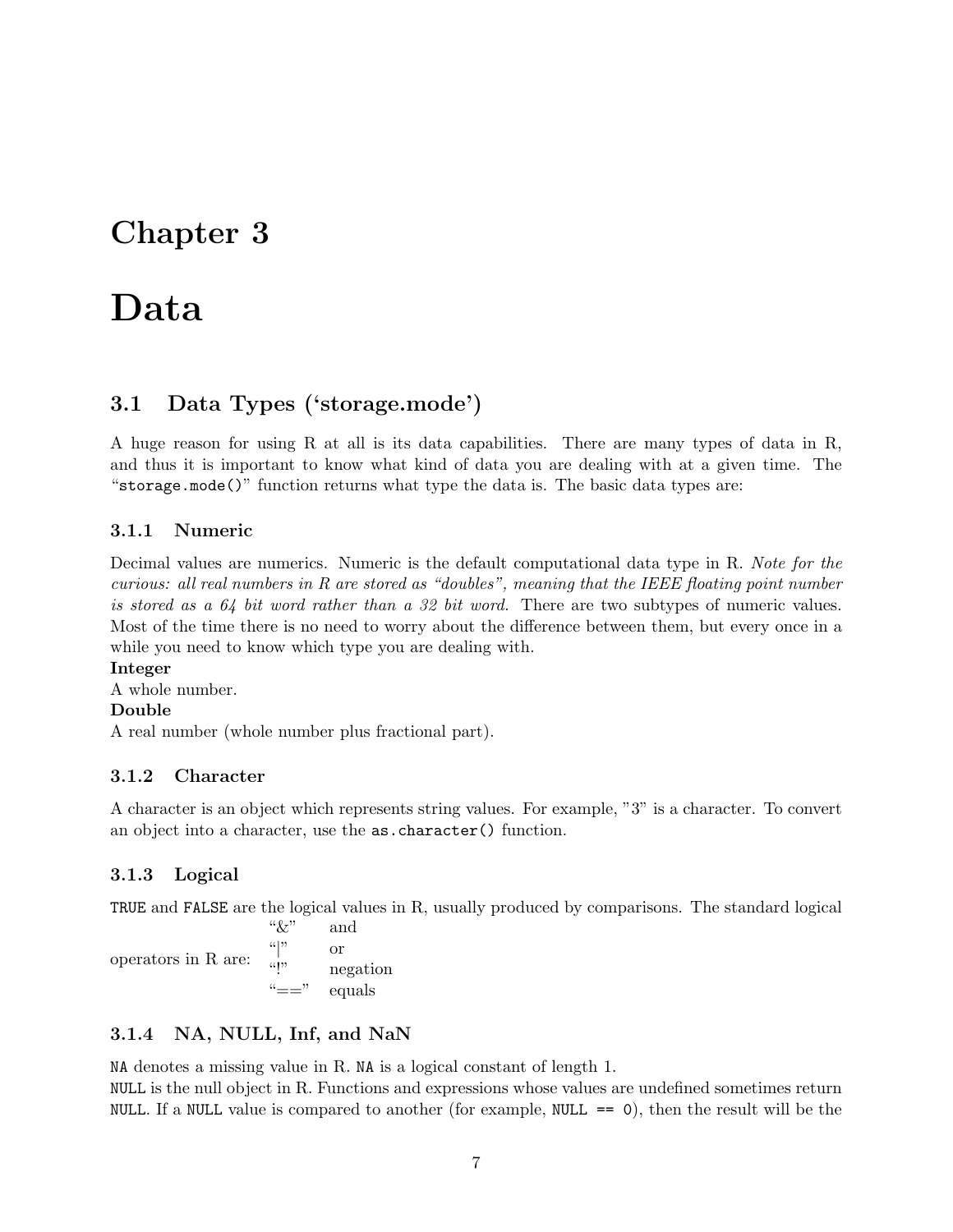expression logical(0). The length of the NULL object is 0. Inf is returned by dividing any number besides 0 by 0. NaN (not a number) is returned by the expression dividing 0 by 0.

0/0 [1] NaN 1/0 [1] Inf

#### <span id="page-7-0"></span>3.1.5 Factor

A factor stores the nominal values of the data (starting with 1) in a vector, and stores the associated names of the data as a vector of character strings. A factor is created with the factor() function. For example, let's say that we have a vector with twenty ''male'''s and twenty ''female'''s. Then a factor would store this data as twenty 1s and twenty 2s, and would have a key telling us that 1 was male and 2 was female. For the really curious: factors are really data structures, since they are a vector with attributes.

### <span id="page-7-1"></span>3.2 Data Structures

There are a variety of data structures in R. They include vectors, matrices, arrays, data frames, lists, and factors.

#### <span id="page-7-2"></span>3.2.1 Vectors

A vector is the most simple data structure in R. A vector stores any number of individual values, but they must be all of the same type. A vector is created with the c() function.

#### <span id="page-7-3"></span>3.2.2 Matrices

A matrix is a table, is essentially a two-dimensional vector. All values in the matrix must be of the same data type, and a matrix must be rectangular - that is, each row must have the same number of columns as the others and each column must have the same number of rows as the others. A matrix is created with the matrix() function.

#### <span id="page-7-4"></span>3.2.3 Arrays

An array is a high-dimensional matrix. An array is created with the array function.

#### <span id="page-7-5"></span>3.2.4 Data frame

A data frame is a table, like a matrix. However, the columns in a data frame may have different data types. A data frame is created with the data.frame() function.

#### <span id="page-7-6"></span>3.2.5 List

A list is an ordered collection of objects. The values in a list can be any data type or data structure, and they don't have to have the same size. A list is created with the list() function. A note for the curious: lists indirectly reference their values. They are stored in different places in memory as addresses. Lists are sometimes returned from functions.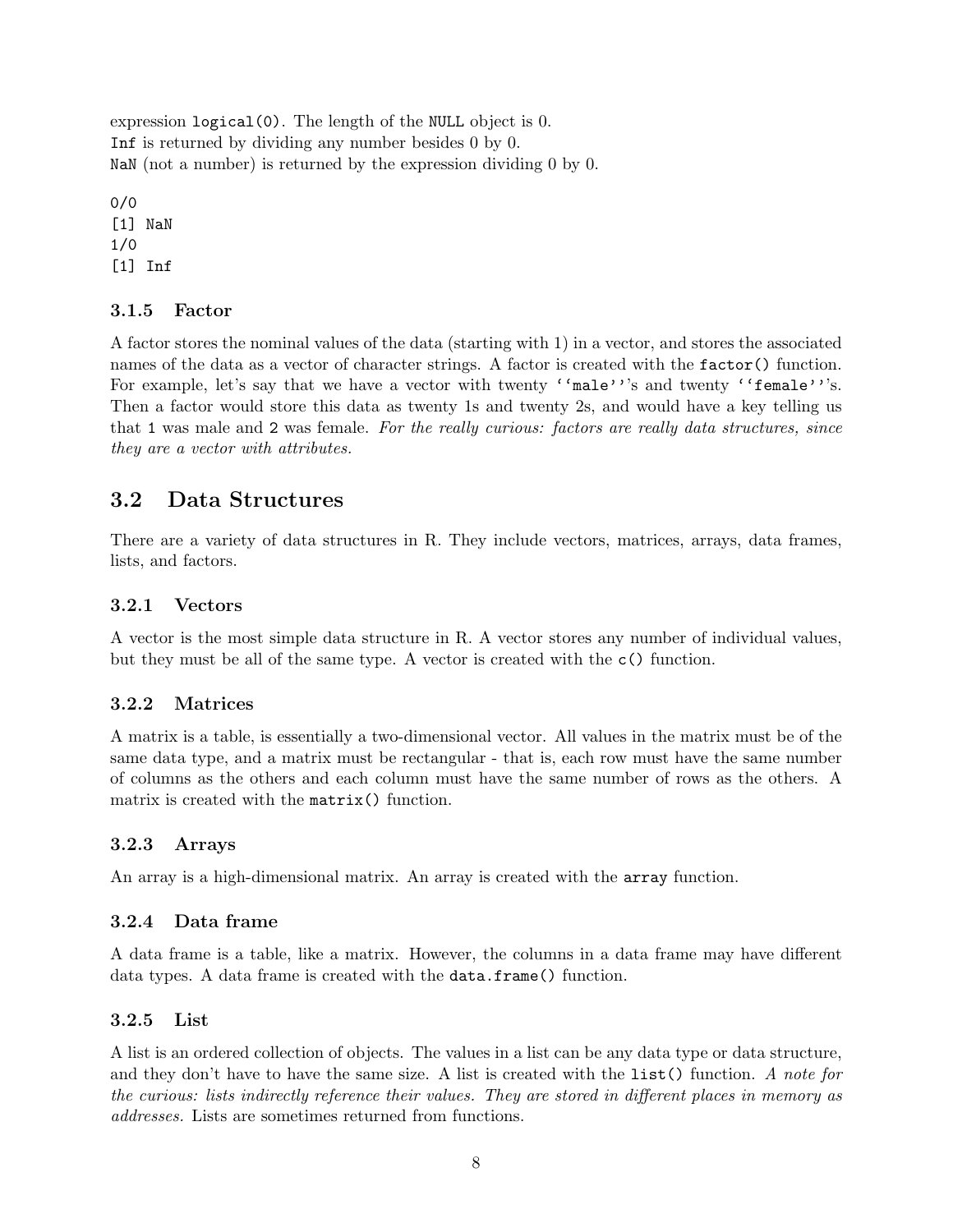### <span id="page-8-0"></span>3.3 Assigning a Value to a Variable

Let's say we want to creat a variable called junk. Then we must assign junk a value. Here we will assign it the number 1. Thus, we type

junk  $\leq -1$ 

And now any time that we wish to see what junk is, we type junk and get the output

junk [1] 1

Any time we wish to assign a value to a variable, we use the " $\lt$ -" function. This guarantees that we perform the correct assignment (some functions and packages were developed in a time where using " $=$ " as assignment will not work correctly).

### <span id="page-8-1"></span>3.4 Returning a Value from a Data Structure

There are three main ways of accessing data in a data set. The main ways deal with data sets in vector or matrix form (similar syntax), list form, or data frame form.

#### <span id="page-8-2"></span>3.4.1 The "[ ]" Operator

The first way we will cover is for vectors and matrices. Let's say we have a vector representing the numbers 1-10. This vector can be stored as

 $>$  test  $<-c(1,2,3,4,5,6,7,8,9,10)$ 

Now if we wish to access the 6, we type

test[6]

Which returns

[1] 6

Recall that R is a functional language at its base. Thus, if we want to see the sixth value of test, we can type in any expression which will evaluate to 6. For example:

test[3+3] [1] 6

Now, a vector is simply a matrix with one row. Thus let's consider a matrix with 735 rows and 30 columns (we will be using this matrix later as well) called mri. If we wish to access an entry in the matrix we type in the row and column of interest:

mri[1,1] [1] 1

Which returns the value in row 1, column 1 as we requested.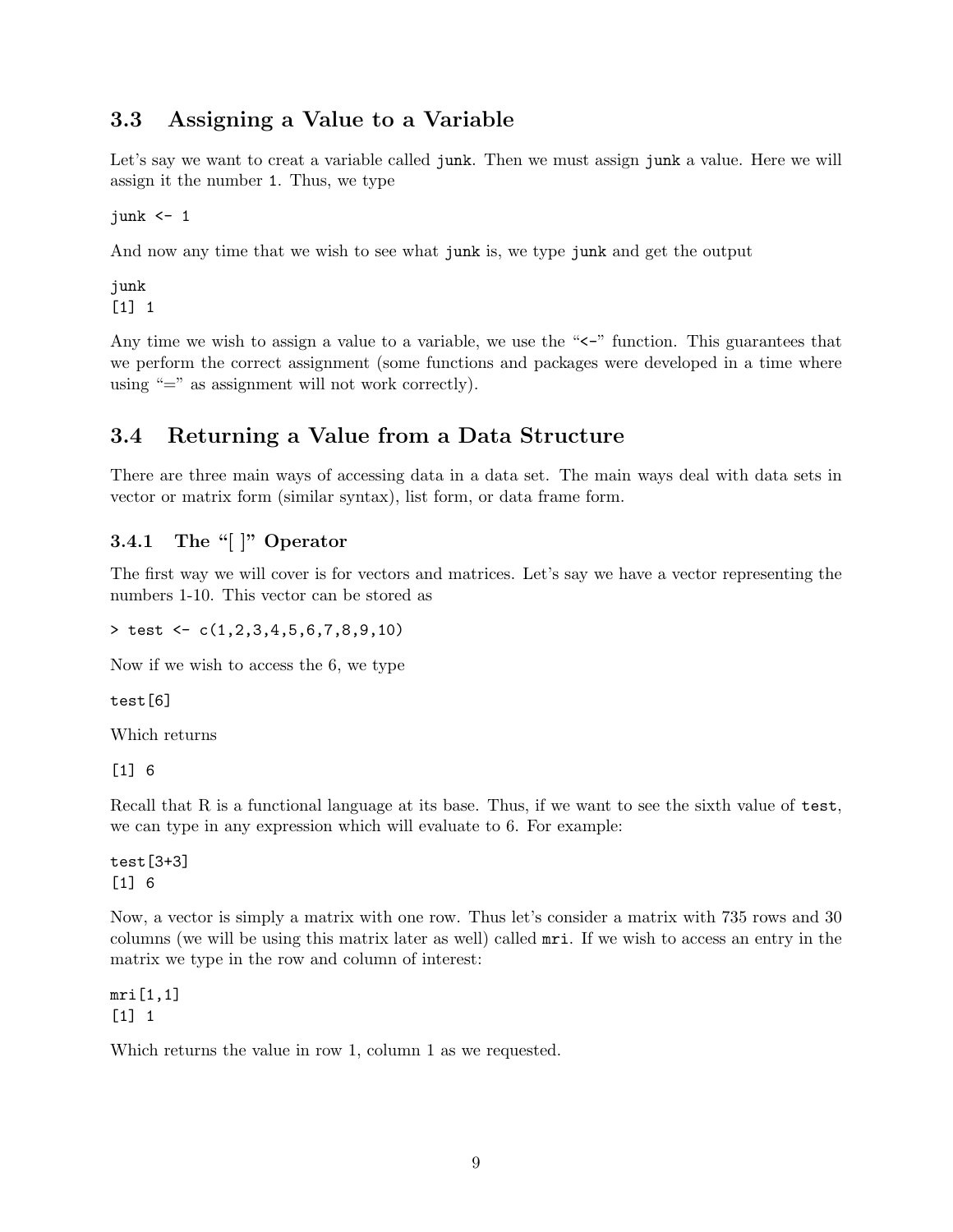#### <span id="page-9-0"></span>3.4.2 The "\$" Operator

A data frame, as we discussed earlier, is a list of vectors. Let's use the mriTest data frame that we created earlier. Now we can access a value from the data frame either by the [rownum,colnum] or [rownum,"colname"] function or by the \$colname[rownum] function:

```
mriTest[1,1]
[1] 1
mriTest[1,"ptid"]
[1] 1
mriTest$ptid[1]
\begin{bmatrix} 1 \end{bmatrix} 1
```
### <span id="page-9-1"></span>3.5 Indexing Values in a Data Structure

Sometimes, it is useful to access more than one value from a data structure.

#### <span id="page-9-2"></span>3.5.1 The "[ $\vert$ " operator

If we want to see the first five elements of the vector, we type

test[1:5]

which returns

#### [1] 1 2 3 4 5

Now recall the mri data set. If we wish to access the entire first row (a vector!) we type

 $mri[1,]$ 

Which means that we are selecting the first row and all of the columns. The  $[row,column]$  format is followed for matrices. The output of this call is

ptid mridate age male race weight height packyrs yrsquit alcoh physact chf chd 1 1 120791 72 1 2 173 169 54 0 0 9.84 0 1 stroke diabetes genhlth ldl alb crt plt sbp aai fev dsst atrophy whgrd 1 2 0 3 135 3.7 1.4 275 139 1.0303 1.284 25 20 2 numinf volinf obstime death 1 1 7.4613 2110 0

#### <span id="page-9-3"></span>3.5.2 Special Issues for Indexing a Matrix

However, when we are subscripting a matrix, we may wish to be sure what class our returned value is. For example, a test matrix

```
m \leftarrow matrix(rep(1, 30), nrow=3)m
   [,1] [,2] [,3] [,4] [,5] [,6] [,7] [,8] [,9] [,10]
[1,] 1 1 1 1 1 1 1 1 1 1
[2,] 1 1 1 1 1 1 1 1 1 1
[3,] 1 1 1 1 1 1 1 1 1 1
```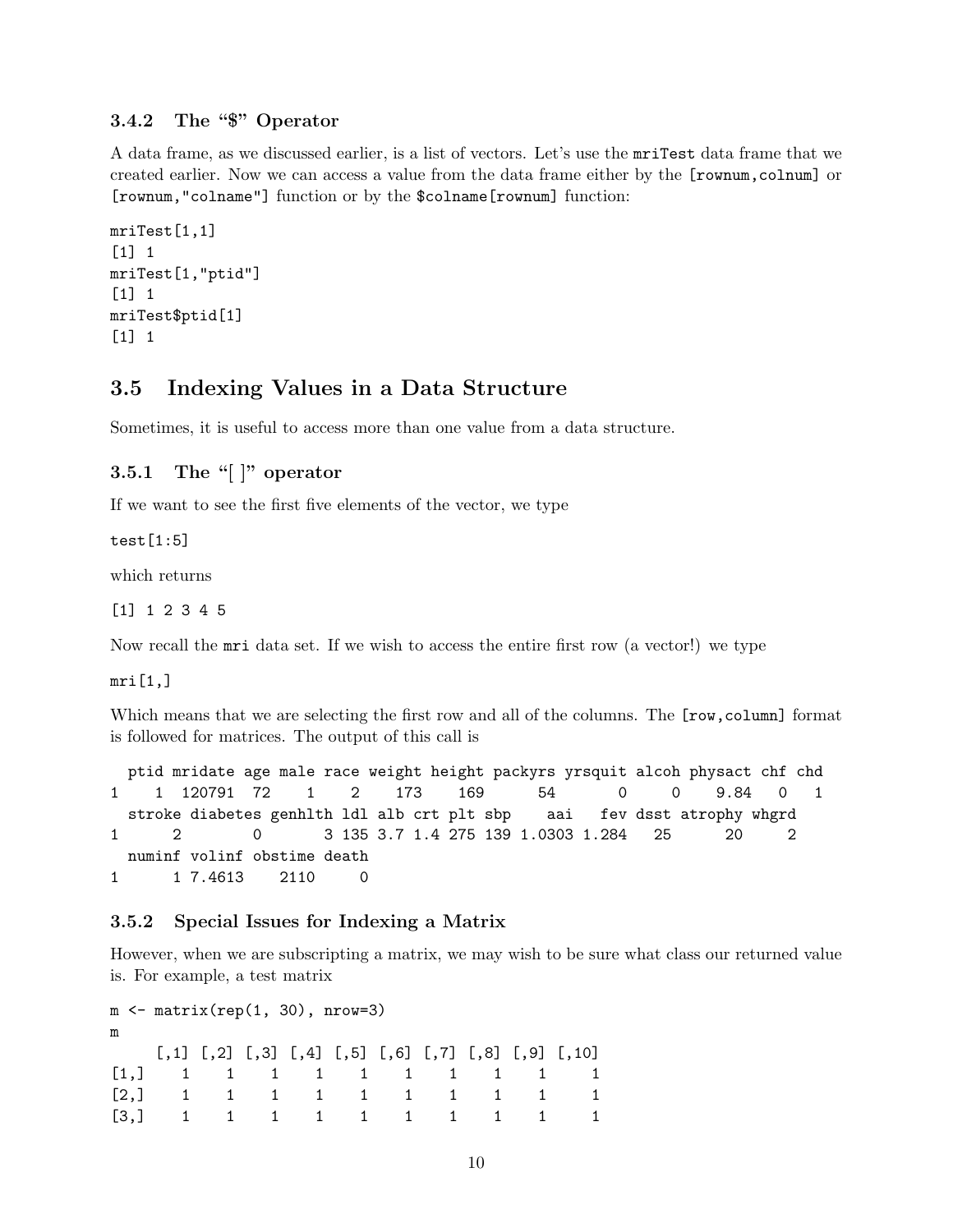If we want the first row of the matrix, and want it to be a matrix, we will run into problems if we simply type  $m[1,].$ 

m[1,] [1] 1 1 1 1 1 1 1 1 1 1

Notice that this returned a vector! If we want a matrix, we must type

m[1,,drop=FALSE]  $[$ ,1]  $[$ ,2]  $[$ ,3]  $[$ ,4]  $[$ ,5]  $[$ ,6]  $[$ ,7]  $[$ ,8]  $[$ ,9]  $[$ ,10] [1,] 1 1 1 1 1 1 1 1 1 1

Adding the drop=FALSE argument after our row and column specifications told R not to drop dimensions and create a vector.

#### <span id="page-10-0"></span>3.5.3 The "\$" Operator

Let's use the mriTest data frame that we created earlier. Now we can access a column of the data frame either by the [,colnum] or [,"colname"] function or by the \$colname function, as we see here (we only get the first three rows to save paper):

```
mriTest[1:3,1]
[1] 1 2 3
mriTest[1:3,"ptid"]
[1] 1 2 3
mriTest$ptid[1:3]
[1] 1 2 3
```
Last, variables in matrices, lists, and data frames can both be accessed using the \$ operator. Create sampleList to have a vector of strings, a matrix, and a single number as follows:

```
sampleList <- list(c("One", "Two", "Three"), mri, 1)
```
Now we wish to name the elements of sampleList:

```
names(sampleList) <- c("strings", "matrix", "number")
```
Now we can access the vector of strings either with the [[1]] function or with the \$strings function, as we can see here:

sampleList[[1]] [1] "One" "Two" "Three" sampleList\$strings [1] "One" "Two" "Three"

#### <span id="page-10-1"></span>3.5.4 The "[[ ]]" Operator

In a list, we use the [[ ]] operator to access elements of the list. For example, if sampleList is a list, then sampleList[[1]] returns the first element in sampleList. Each individual element in a list can be a different type. Thus we can have a list where the first element is a vector of strings, the second element is a matrix, and the third element is a single number.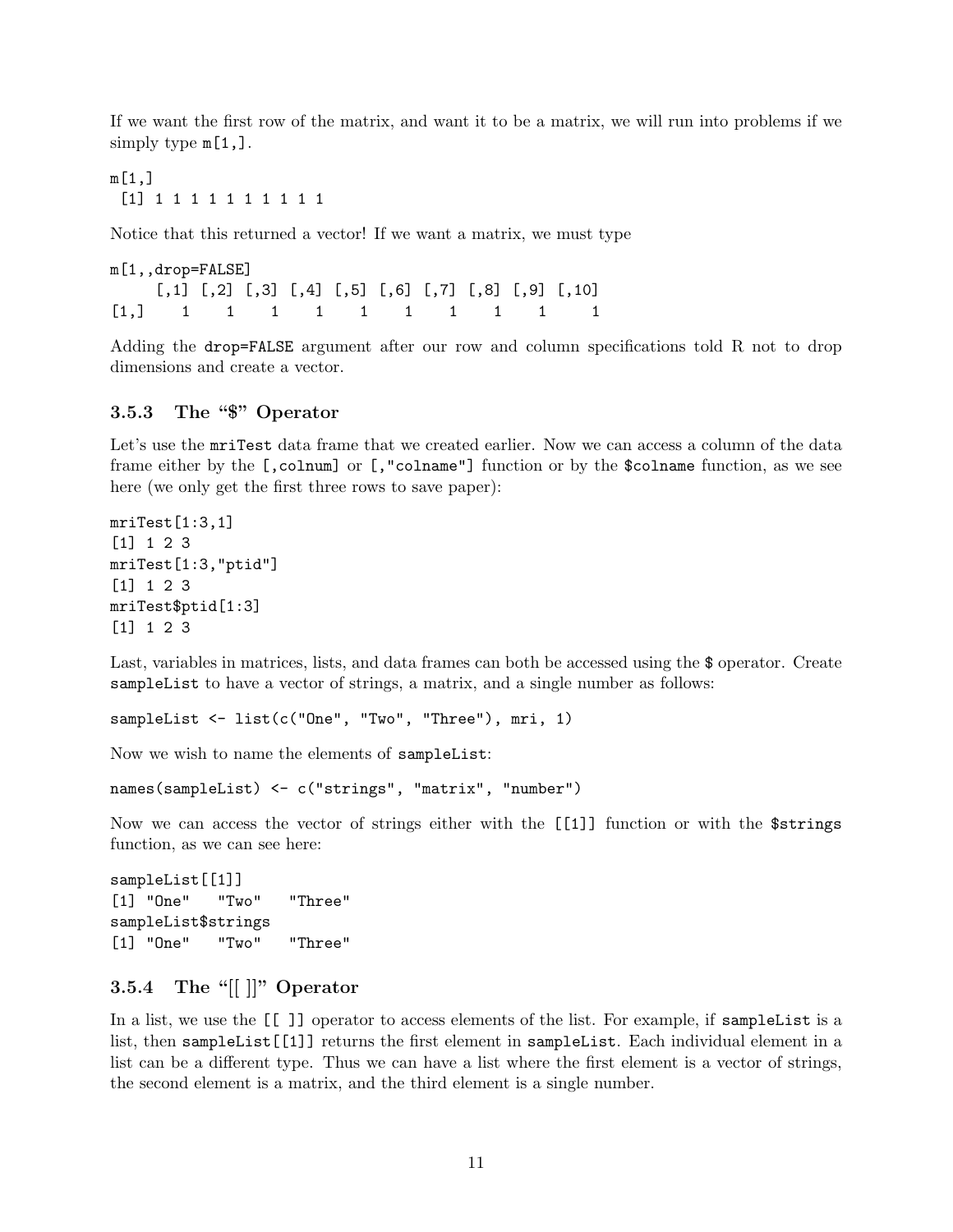### <span id="page-11-0"></span>3.6 Advanced Indexing

#### <span id="page-11-1"></span>3.6.1 Indexing with a Vector

Say we wish to access columns 3, 5, and 30 from mri, along with the first five rows. Then we use a vector to access these columns:

```
mri[1:3, c(3,5,30)]
 age race death
1 72 2 0
2 81 2 0
3 90 2 0
```
We can accomplish the same thing by using the names of the columns, in  $mri[1:3, c("age",$ "race", "death")].

#### <span id="page-11-2"></span>3.6.2 Indexing with a Negative Number

Recall our vector test, which has ten values. If we want all of the values of test but the first, rather than indexing with the sequence 2:10, we can simply write:

test[-1] [1] 2 3 4 5 6 7 8 9 10

We can do the same thing in a matrix - if we write  $mri[-1,-1]$ , R will print the whole matrix minus the first row and the first column.

#### <span id="page-11-3"></span>3.6.3 Indexing using Logicals

Sometimes we wish to exclude values in the data based on some logical comparison. For example, in mri, we might to only see the values for females, or we wish to only see the values in test which are greater than 5. We accomplish this by using logical comparisons in our indexing. To get the values in test which are greater than 5, we type

test  $[test > 5]$ [1] 6 7 8 9 10

To get only the females in  $mri$  (and all of the columns) we type  $mri[mri[, "male"] == 0,].$ 

#### <span id="page-11-4"></span>3.6.4 Indexing with a Matrix

If we have a matrix (say mri) and we wish to reference certain cells, we can use a matrix as a reference. The reference matrix has two columns, the first corresponding to the row of the cell in question and the second corresponding to the column of the cell in question. So if we are interested in seeing cells  $[1,1]$ ,  $[2,2]$ , and  $[3,3]$ , we create this matrix:

```
ref \leq matrix(c(1,1,2,2,3,3), ncol=2, byrow=TRUE)
ref
    [,1] [,2][1,] 1 1[2,] 2 2[3,] 3 3
```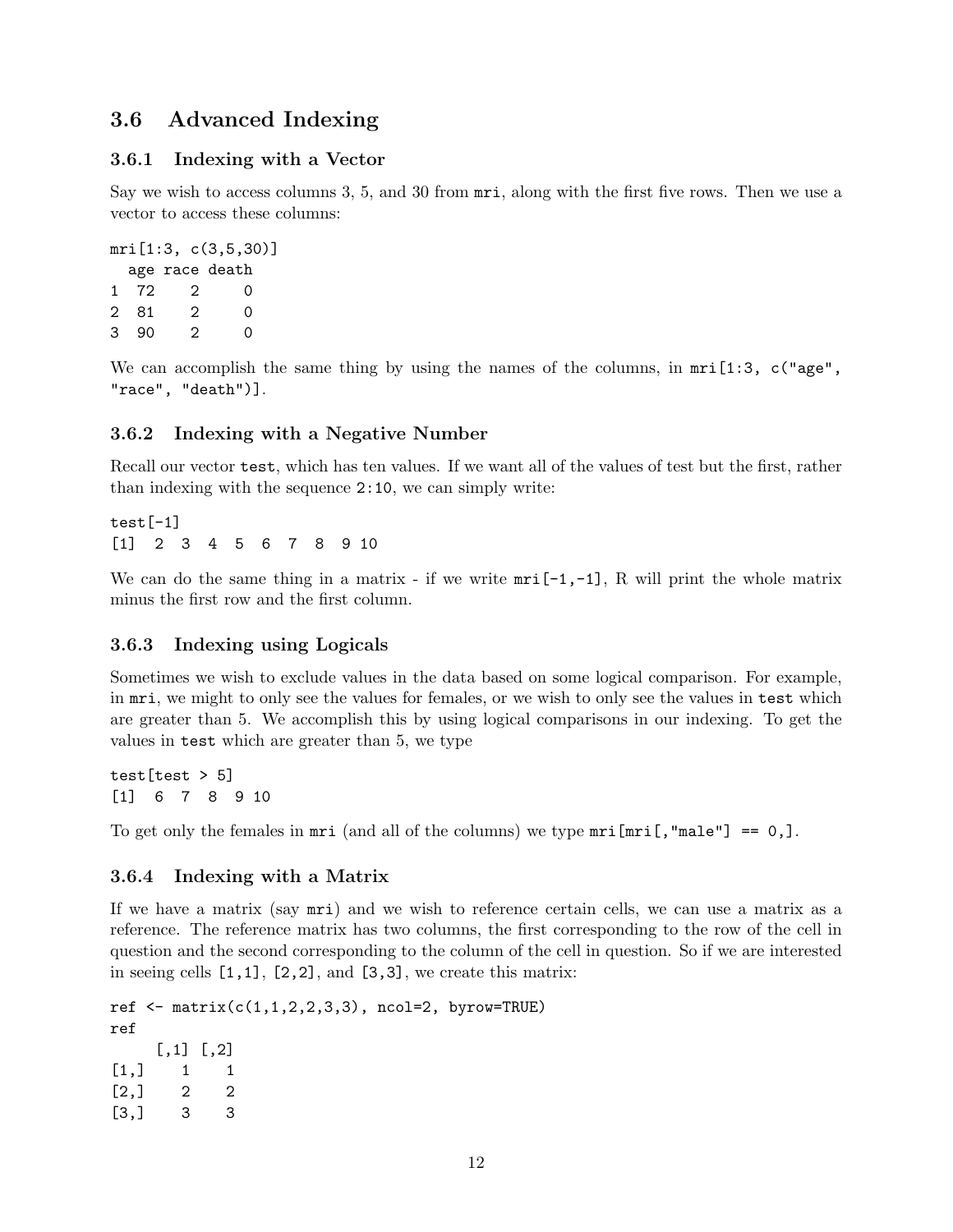Notice that when we create a matrix, we can specify how many columns (or rows) we want with the ncol (nrow) argument, and we can specify how the matrix is filled in with the byrow argument. Now we use ref to reference these cells of mri

mri[ref] [1] 1 90192 90 mri[1,1] [1] 1 mri[2,2] [1] 90192 mri[3,3] [1] 90

Notice that using ref has returned the same values as indexing each cell individually!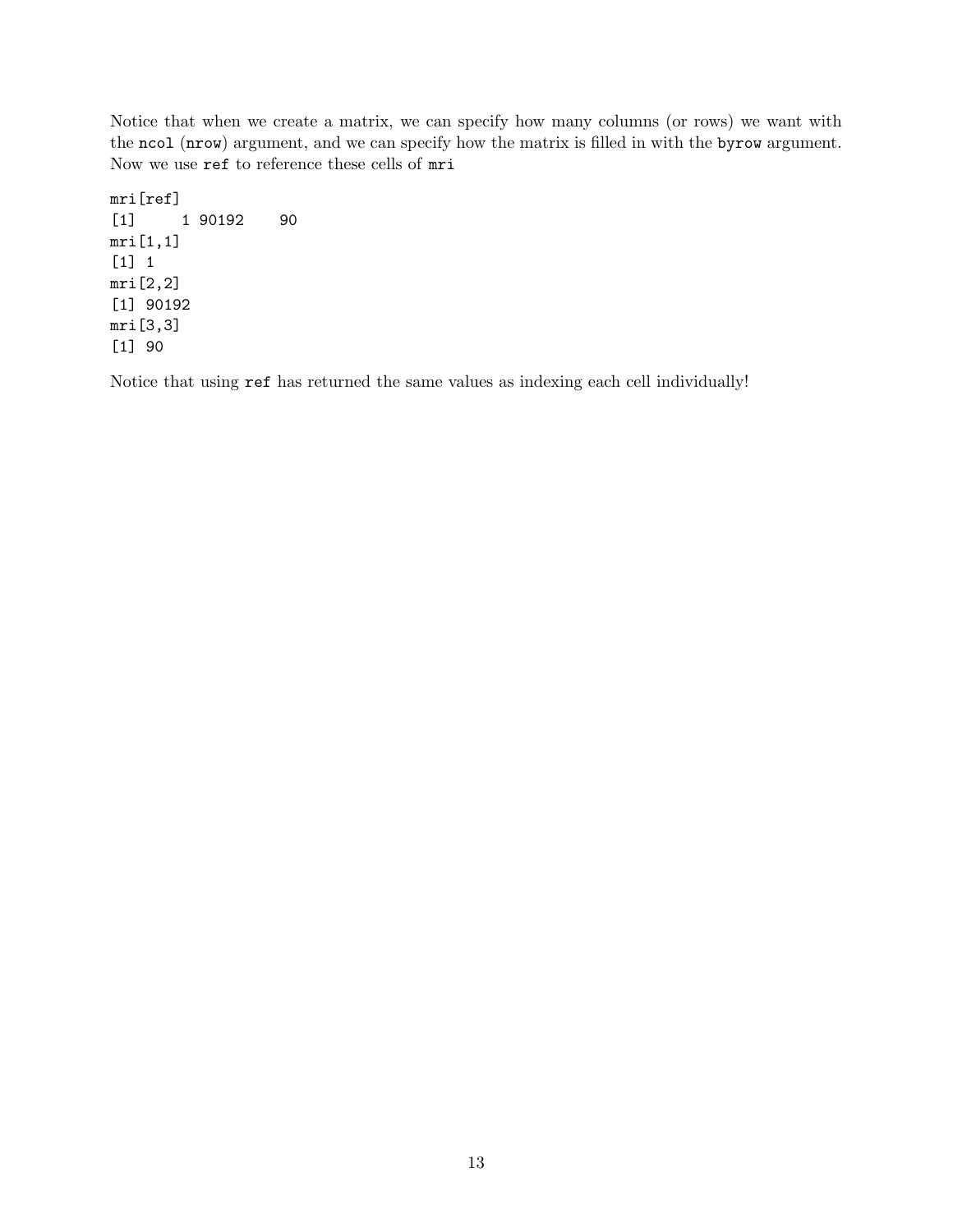# <span id="page-13-0"></span>Data Input

#### <span id="page-13-1"></span>4.1 Entering from the Keyboard

We can enter data from the keyboard as we have done before (for example test  $\leq$  1:10), or we can create a data frame or some other data structure and edit using R's built in spreadsheet editor.

```
# create a data frame
newdata <- matrix()
# bring up the spreadsheet editor and save changes into newdata
newdata <- edit(newdata)
```
### <span id="page-13-2"></span>4.2 Reading in Data from a File

Now we are ready to read in a data set. Since we can assign a value to a variable, assigning a data set to a variable is easy. For most purposes, the "read.table()" function is sufficient to read in data (most data is available in .txt format and for those in a .csv format, read.csv is very similar to read.table). The "read.table(filename, ...)" function can read in files from the internet or from your computer - you just have to give it the full path name (denoted by  $\texttt{filename}, \text{and} \ldots$ denotes any options you wish to specify). It is also important to view the text file with the data beforehand to determine if there are headers to include. For example, we can read in the 'mri' data set from Scott Emerson's webpage:

```
mri <- read.table("http://www.emersonstatistics.com/datasets/mri.txt",
                  header=TRUE, quote="\"")
```
Where here we want to include headers, and the 'quote' option determines what character will give us a quote string. If we had the text file saved on the hard drive, rather than entering in the web address we would put the path name in quotation marks. Another useful method for reading in data is the "read.csv()" function, which follows a similar syntax. Also, if we wish to view the entire data set, use the View(dataname) function. This will pop up a new window with the data.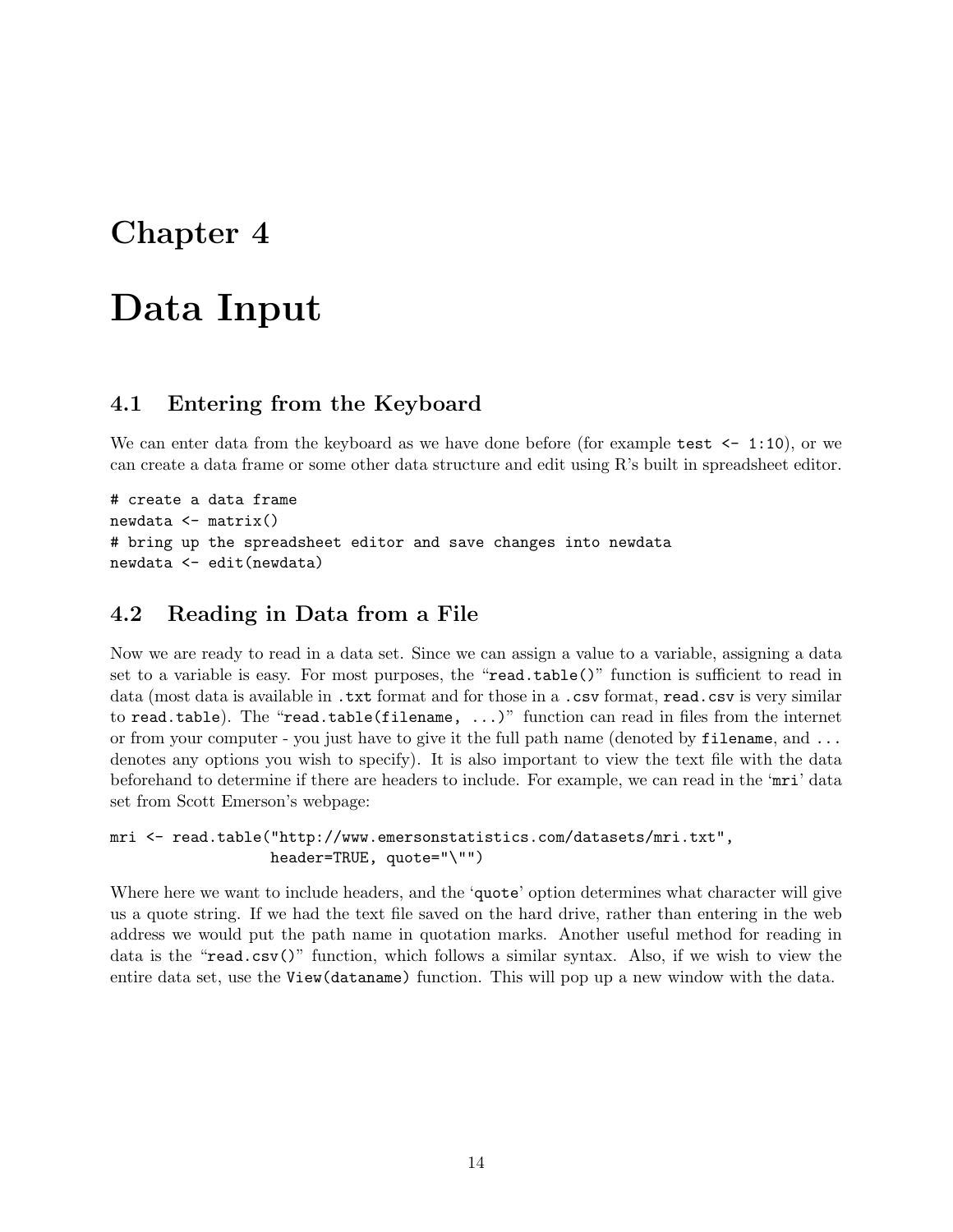# <span id="page-14-0"></span>Manipulating Your Data

Before going into some of the more complex data manipulation tools, we will cover some simple functions which give a lot of information about our data. We also go into the difference between *element* by element - that is, the function is evaluated at each element in the data structure - and *overall* evaluation - that is, the function returns one value after running over the whole data structure. Sometimes it is necessary to keep track of which kind of evaluation a function is performing.

### <span id="page-14-1"></span>5.1 Element by element Evaluation

#### junk  $\leq -1:10$

Now junk is a vector containing the elements 1 through 10. If we want to find the value of each element in junk divided by 10, we simply type

junk/10

which returns

[1] 0.1 0.2 0.3 0.4 0.5 0.6 0.7 0.8 0.9 1.0

This is an example of *element by element* evaluation. Multiplication is also an example of this type of evaluation.

### <span id="page-14-2"></span>5.2 Overall Evaluation

In order to illustrate *overall* evaluation, recall the junk vector. If we want to find the sum of the values, we type

sum(junk) [1] 55

The sum function (with its basic syntax) evaluates over the whole data structure and returns a single number. Now if we had a matrix of values, say junk repeated multiple times. First we must introduce the rep() function, which repeats a value a user specified number of times. For example,

 $rep(5, 4)$ [1] 5 5 5 5

Now we create the junk matrix, and then use the sum() function.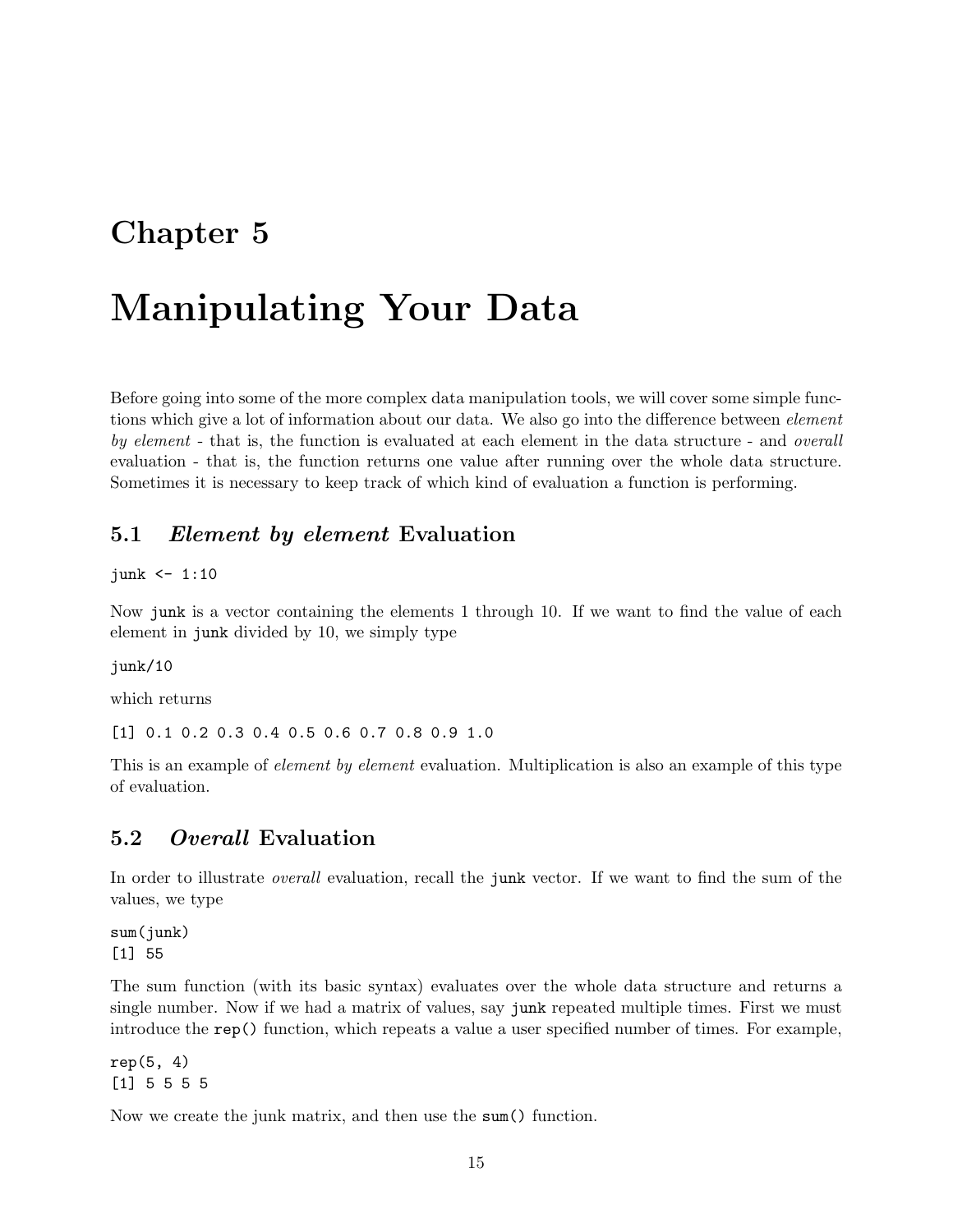```
junkMatrix <- matrix(rep(junk, 3), byrow=TRUE, nrow=3)
sum(junkMatrix)
[1] 165
```
Notice that 165 is equal to three times the sum of junk. So sum() has worked over the entire matrix! If we want to only sum one row (or column), we must use a new function.

#### <span id="page-15-0"></span>5.2.1 The apply() function

If we have a data structure with more than one dimension (say a matrix, which has dimension equal to two) we can specify which dimension we sum over by using the apply() function. This function takes as arguments first the data, then a dimension (or set of dimensions if it is higher than dimension two), and last a function. It then applies the function over the specified dimension in the data. Thus in our example, if we wanted the row sums, we would give apply() junkMatrix as the data, 1 as the dimension, and sum() as the function:

apply(junkMatrix, 1, sum) [1] 55 55 55

#### <span id="page-15-1"></span>5.3 Mean, standard deviation, exponentiation, square root, log, ˆ

The functions listed here are all very useful in describing and transforming data. They are also good examples of the two evaluation types. Both mean() and sd() are overall -

mean(junk) [1] 5.5 sd(junk) [1] 3.02765

The others are all *element by element*. The  $exp()$  function takes e (the mathematical constant, approximately equal (to three digits) to 2.72) to the power of each element:

exp(junk) [1] 2.718282 7.389056 20.085537 54.598150 148.413159 403.428793 1096.633158 2980.957987 8103.083928 22026.465795

log is the natural log of each element. Square root, as you might expect, takes the square root of each element. Similarly, the  $\hat{}$ function raises each element to the power specified. For example,

junk^2 [1] 1 4 9 16 25 36 49 64 81 100

#### <span id="page-15-2"></span>5.4 Missing Data, Special Values, and Evaluation

Missing data (NA) and special values (NaN, Inf) will affect the evaluation of our functions. For example if we attach one of these to the end of junk, the is.na() function returns:

```
is.na(c(iunk, NA))[1] FALSE FALSE FALSE FALSE FALSE FALSE FALSE FALSE FALSE FALSE TRUE
is.na(c(junk, NaN))
 [1] FALSE FALSE FALSE FALSE FALSE FALSE FALSE FALSE FALSE FALSE TRUE
is.na(c(junk, Inf))
 [1] FALSE FALSE FALSE FALSE FALSE FALSE FALSE FALSE FALSE FALSE FALSE
```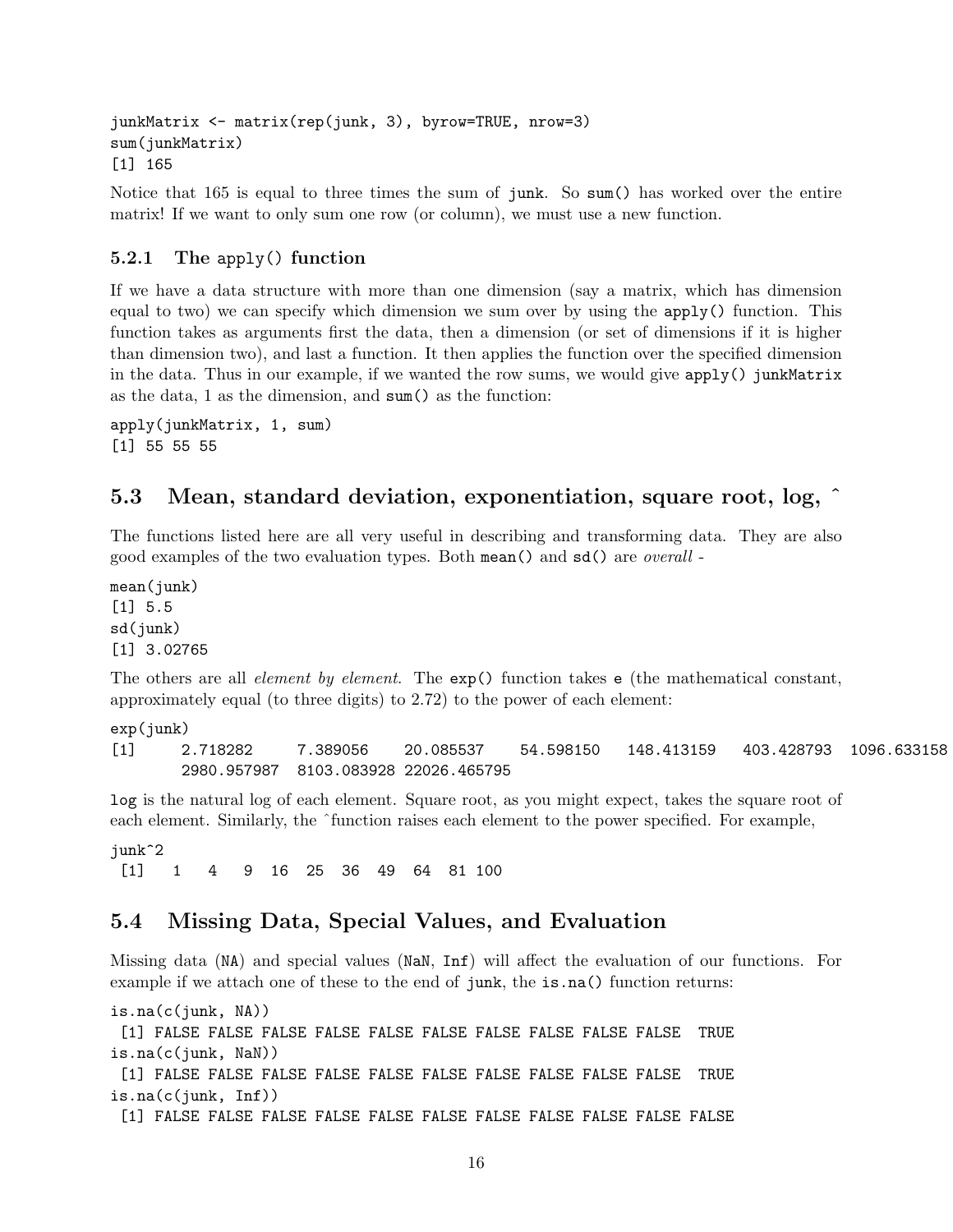Now, what if we want to calculate a mean? Simply asking for a mean of this vector returns

```
mean(c(junk, NA))
[1] NA
mean(c(junk, NaN))
[1] NaN
mean(c(junk, Inf))
[1] Inf
```
which we might expect. However, there is an argument to mean (and other functions) which allows us to remove the NA values when we evaluate the function. This is the na.rm argument. See how it performs:

```
mean(c(junk, NA), na.rm=TRUE)
[1] 5.5
mean(c(junk, NaN), na.rm=TRUE)
[1] 5.5
mean(c(junk, Inf), na.rm=TRUE)
[1] Inf
```
which is again what we expect. We must make sure in our calculations that **Inf** values are handled correctly (i.e. don't divide by zero!).

### <span id="page-16-0"></span>5.5 Manipulating Data in the Workspace

#### <span id="page-16-1"></span>5.5.1 Adding Variables

As we have covered previously, to add a variable to the workspace you simply use the  $\leq$ -assignment statement, for example

junk  $\leq -1:10$ 

#### <span id="page-16-2"></span>5.5.2 Changing Variable Names

Say we create a variable in the workspace called junk.

 $junk$  <- 1:10

Now, in the interest of being clear with what our variables contain, we wish to give the contents of junk a more appropriate name - like oneToTen. To change the name we simply type

oneToTen <- junk

This copies all of the contents of junk into our new variable, oneToTen.

### <span id="page-16-3"></span>5.5.3 Changing Data Types

junk is a vector. What if, for example, we are using a function that requires a matrix? We must change the data structure of junk from a vector to a matrix. If we want a single column matrix, this is accomplished with the as.matrix() function, as follows

```
junk <- as.matrix(junk)
```
If we want a single row matrix, we must use the  $matrix(junk, nrow=1, byrow=TRUE)$  function specifying that we want R to fill in the matrix by row first and then by column.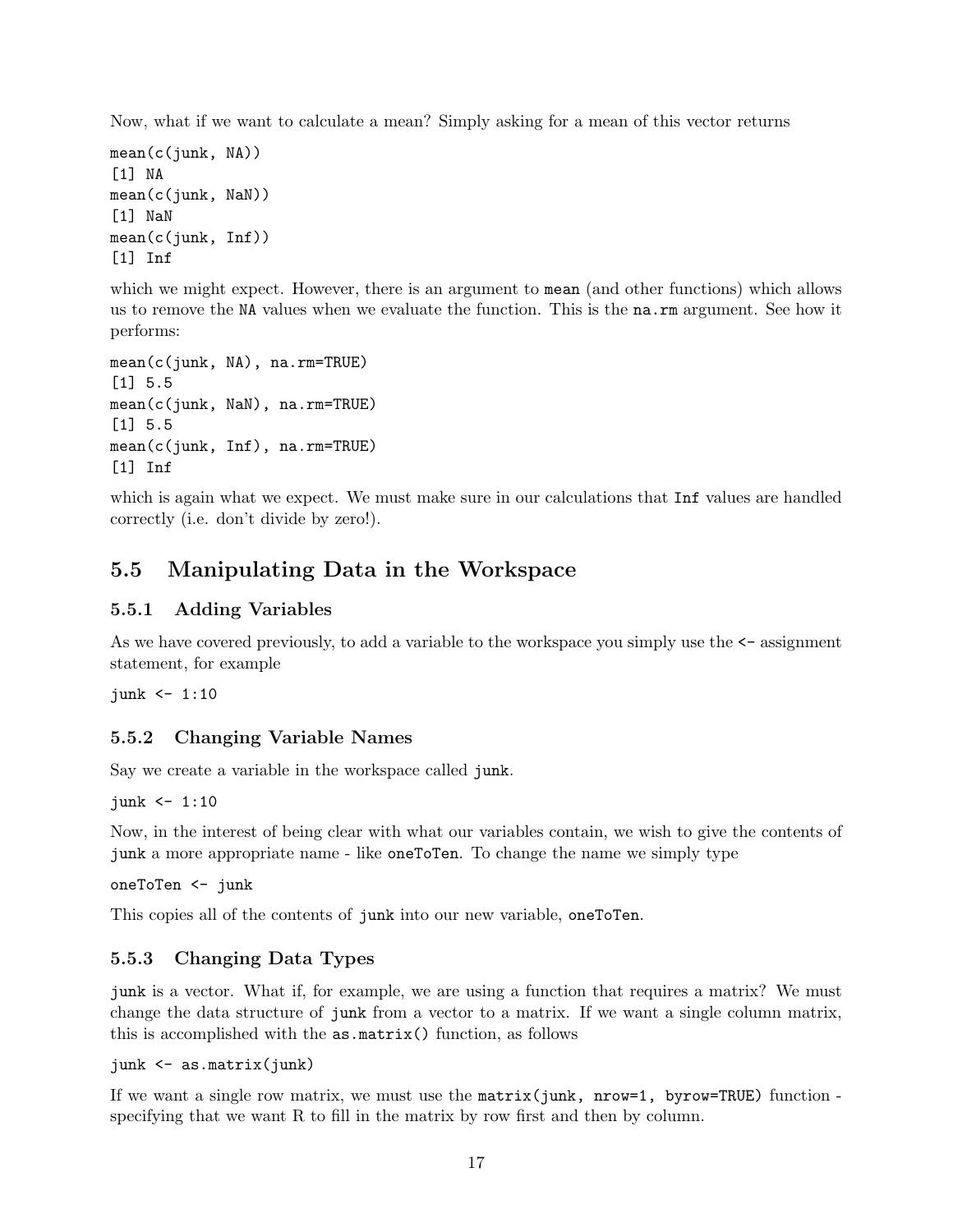### <span id="page-17-0"></span>5.6 Manipulating Data in a Data Frame (or Matrix)

#### <span id="page-17-1"></span>5.6.1 Adding Variables

In the mri dataset, say we wanted to convert physact from kilocalories to calories. We can create a new variable for this, called calPhysAct. Assume that we have attached the mri data set. Now we have some choices of where to store this new variable. If we simply type

#### calPhysAct <- 1000\*physact

we will create a variable in the workspace called calPhysAct. However, this variable will not be part of the mri data set. If we wish to make it part of the data set, we type

```
mri$calPhysAct <- 1000*physact
```
Now if we want to access calPhysAct by name like we can access physact, we must attach the data set again. We use the same functions to add a variable to a data frame.

#### <span id="page-17-2"></span>5.6.2 Changing Variable Names

Say that we read in the data set mri, but we want to change the name of stroke, one of the variables, to hadStroke. We first make a test data set called mriTest to store this while we make sure the name is correct, then find which column is the stroke column, and then change the name:

```
names(mri)
```

| $[1]$ "ptid"              | "mridate"                         | "age"     | "male"    | "race"  | "weight"  |          | "height" |
|---------------------------|-----------------------------------|-----------|-----------|---------|-----------|----------|----------|
| [8] "packyrs" "yrsquit"   |                                   | "alcoh"   | "physact" | "chf"   | "chd"     |          | "stroke" |
| [15] "diabetes" "genhlth" |                                   | "ldl"     | "alb"     | "crt"   | "plt"     |          | "sbp"    |
| $[22]$ "aai"              | "fev"                             | "dsst"    | "atrophy" | "whgrd" | "numinf"  |          | "volinf" |
| [29] "obstime" "death"    |                                   |           |           |         |           |          |          |
| mriTest <- mri            |                                   |           |           |         |           |          |          |
|                           | names(mriTest)[14] <- "hadStroke" |           |           |         |           |          |          |
| names(mriTest)            |                                   |           |           |         |           |          |          |
| $[1]$ "ptid"              | "mridate"                         | "age"     | "male"    | "race"  |           | "weight" |          |
| [7] "height"              | "packyrs"                         | "yrsquit" | "alcoh"   |         | "physact" | "chf"    |          |
| $[13]$ "chd"              | "hadStroke" "diabetes"            |           | "genhlth" | "ldl"   |           | "alb"    |          |
| $[19]$ "crt"              | "plt"                             | "sbp"     | "aai"     | "fev"   |           | "dsst"   |          |
| [25] "atrophy"            | "whgrd"                           | "numinf"  | "volinf"  |         | "obstime" | "death"  |          |

#### <span id="page-17-3"></span>5.6.3 Changing Data Types

Notice that if we type storage.mode(mri) we learn that mri is a matrix. What if we wanted mri to be a data frame? Data frames are a special concept in R. A data frame is essentially a list of vectors, which all must be the same length. It is similar to a matrix, but there are some functions which require the data to be a data frame. If we wish to change  $mri$  to be a data frame, we type

mriTest <- as.data.frame(mri)

Now we have a data frame. If we wanted to change it back, we could say

```
mriTest <- as.matrix(mriTest)
```
We can also do this with individual columns of the data frame. For instance,

```
mriTest$male <- as.factor(mriTest$male)
```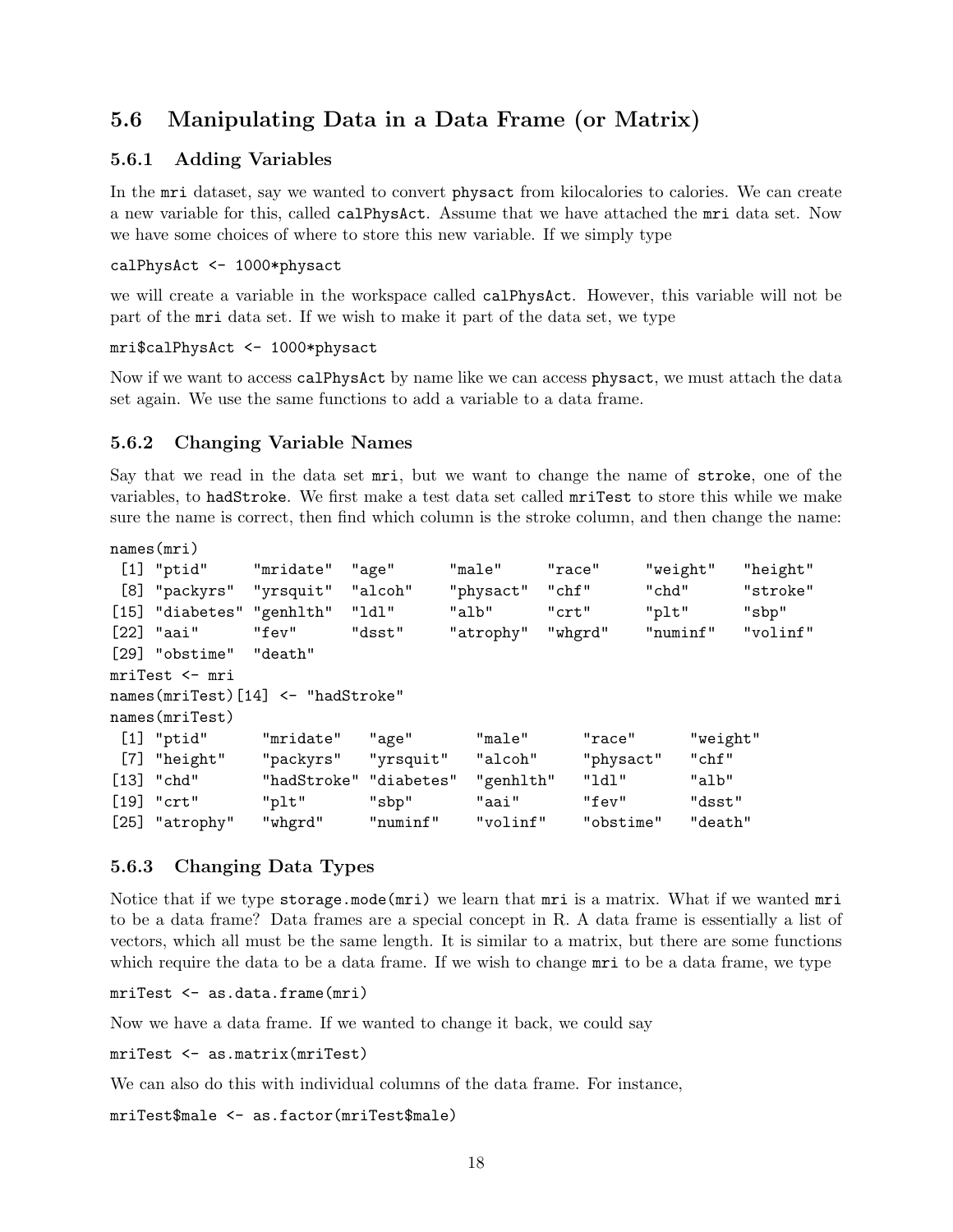#### <span id="page-18-0"></span>5.6.4 Attaching a Data Set (Data Frame)

We have the  $mri$  data set, but typing out  $mri$ ,  $1]$  or  $mri$ ,  $mri$ ,  $mri$  is too time consuming for every time we want to access the patient id vector. Similarly, typing out mriTest\$ptid is far too much. If we want to save ourselves some time, we can use the attach function to simply type the variable names and use them. However, if we bring in a data set with similar names later on and attach it, we will lose the ability to refer to the original data set. Thus good data management means that when we are done with a data set, we will use the **detach** function. For example,

```
attach(mri)
ptid[1:3]
[1] 1 2 3
detach(mri)
```
#### <span id="page-18-1"></span>5.6.5 Attaching with the Same Name

Let's say that we have attached the mri data set. If we update mri and wish to attach it again, we will get a message similar to the following:

```
attach(mri)
The following objects are masked from mri (position 3):
```
aai, age, alb, alcoh, atrophy, chd, chf, crt, death, diabetes, dsst, fev, genhlth, height, ldl, male, mridate, numinf, obstime, packyrs, physact, plt, ptid, race, sbp, stroke, volinf, weight, whgrd, yrsquit

This means that if we refer to one of the names in the list, we are referring to these columns of our new updated mri. There are ways to look up the values in the old mri, but those are out of the scope of this document.

#### <span id="page-18-2"></span>5.6.6 Missing Data

In STATA, missing data is coded as a ".". In R, missing values are treated as NA. To test if there are missing values, use the is.na() function. When reading in data, be careful of missing values. Sometimes they may not be coded in a way that R will know to code them as NA. Thus, look at the data first! If there are odd codings, use the na.strings option in the read.table() function to set which other strings should be treated as NA.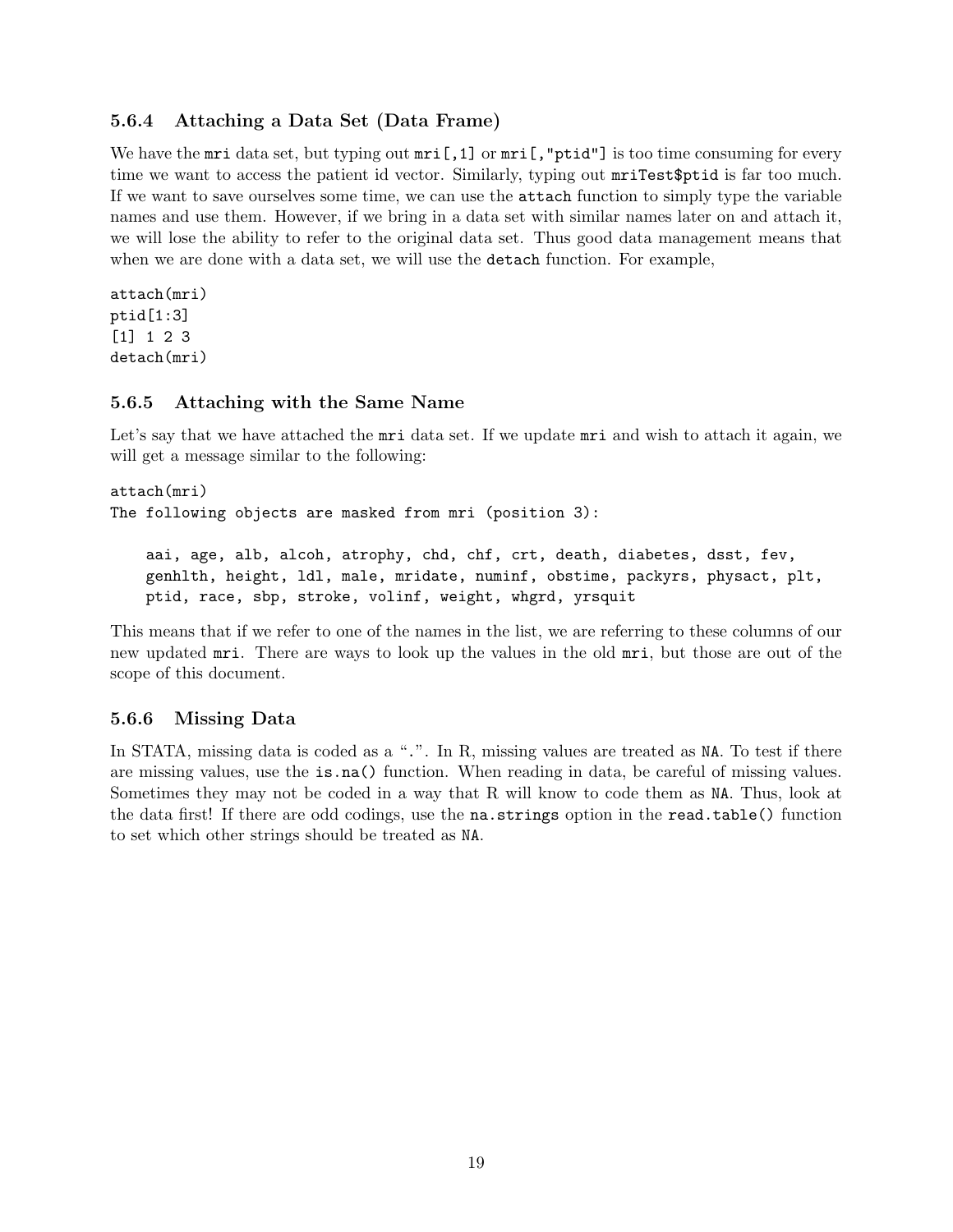# <span id="page-19-0"></span>Packages

A package is a suite of functions and methods developed for download and use by anyone who has R. The base package includes many useful functions, but often these aren't enough. Other people - the original developers of R, and other dedicated users - have developed packages which contain useful functions. For instance, the stats package contains many useful functions for ANOVA and linear models (we will cover these later, don't worry). In order to download a package, type install.packages("packagename"). Then you may be prompted to enter the CRAN mirror closest to you - this simply tells R where to download the package files from. Once the package has been downloaded, use the library(packagename) function to load the package. A package must be loaded only once per R session; however, when you re-open R, you will need to reload the package. Each package has documentation online.

### <span id="page-19-1"></span>6.1 Function Help

Recall that R is a functional language. What do we do if we don't know exactly what a function does? We can either look up the function online (there is documentation for each function in R available online) or we can type the request into R itself. Say we want to know more about the read.table() function. Then we simply type ?read.table(), and the documentation will be brought up for us.

However, there are many parts of the help file which are cryptic or the beginning user will not understand. That is okay! Many times, the user doesn't need to understand all of the arguments or even all of the output of a function in order to get what is necessary for the task at hand. For example, consider the mean function that we covered above. Type

#### ?mean

A screen similar to the one presented here will load: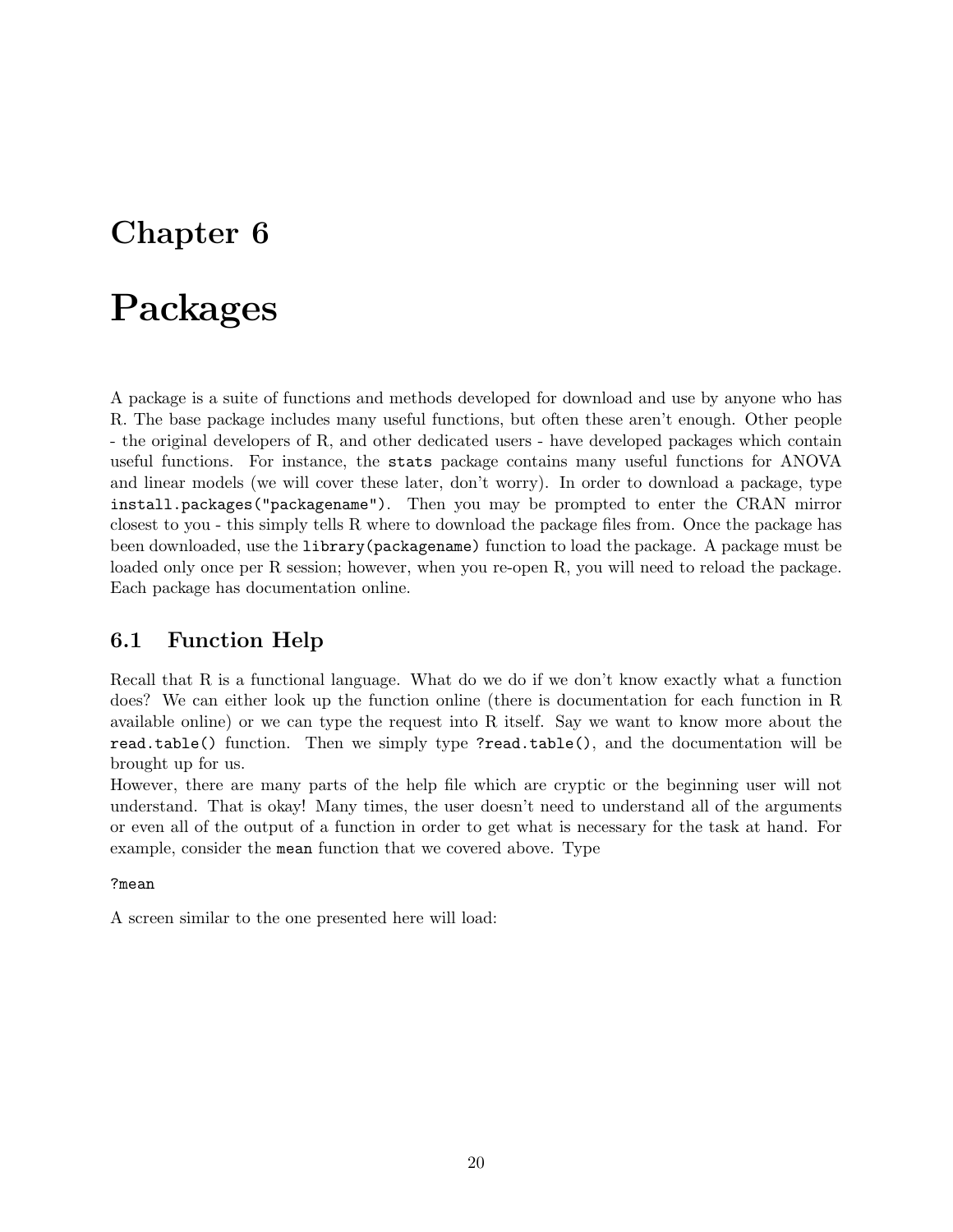mean {base} **R** Documentation **Arithmetic Mean Description** Generic function for the (trimmed) arithmetic mean. Usage  $mean(x, \ldots)$ ## Default S3 method: mean (x, trim =  $0$ , na.rm = FALSE, ...) **Arguments** An R object. Currently there are methods for numeric/logical vectors and date, date-time and time interval objects.  $\mathbf x$ Complex vectors are allowed for  $\text{trim} = 0$ , only. trim the fraction (0 to 0.5) of observations to be trimmed from each end of x before the mean is computed. Values of trim outside that range are taken as the nearest endpoint. na. rm a logical value indicating whether NA values should be stripped before the computation proceeds. ... further arguments passed to or from other methods. Value If trim is zero (the default), the arithmetic mean of the values in x is computed, as a numeric or complex vector of length one. If x is not logical (coerced to numeric), numeric (including integer) or complex, NA real is returned, with a warning.

Notice the ellipsis  $(\ldots)$  after the comma in the Usage section. The ellipsis means that other arguments can be passed to the function. For example, the na.rm argument we covered earlier. However, there are other arguments that we will not cover, and therefore it is best to take on faith that the ellipsis argument will handle whatever it needs to.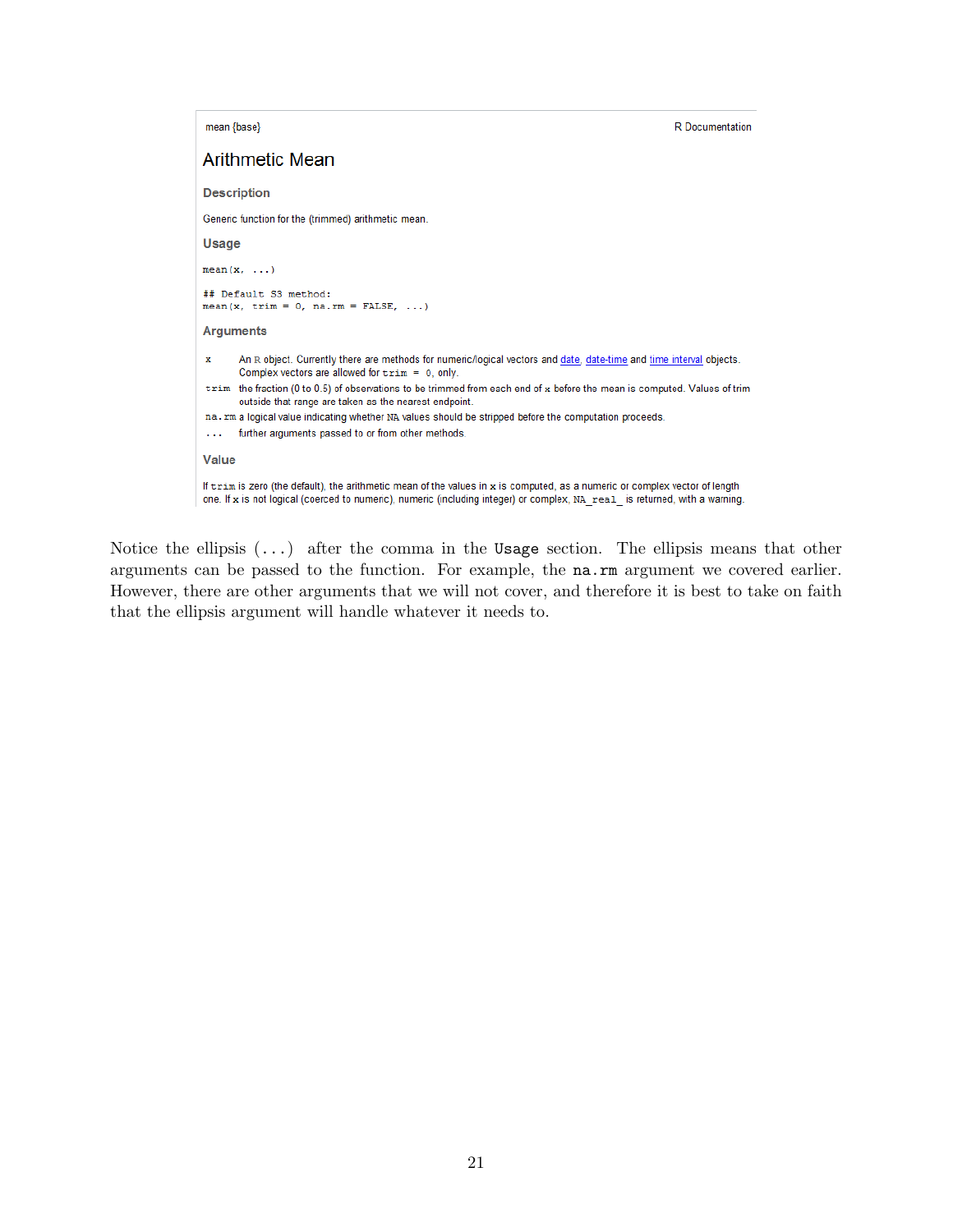# <span id="page-21-0"></span>Descriptive Statistics

Thus far, all we have covered are functions relating to data and data manipulation. However, R also has many powerful functions for doing statistics. Many of these must be downloaded from other packages, but many can also be found in the base R package that is automatically installed and loaded for you.

### <span id="page-21-1"></span>7.1 Simple Descriptives

|                          | Summary Measure   R (base) |              |
|--------------------------|----------------------------|--------------|
|                          | mean                       | mean()       |
| Quick view of functions: | Median                     | median()     |
|                          | SD and Variance            | sd(), var()  |
|                          | Min and Max                | min(), max() |

In R, we have a few different options to find simple descriptive statistics. In the base package, we can get a good summary of the data by using the summary() function. We can also get simple descriptive statistics using the mean(),  $sd()$ ,  $var()$  and other functions. Many of the other simple functions (sum - compute a sum, dim - return the dimensions of an object) operate in a similar way.

### <span id="page-21-2"></span>7.2 Other Descriptives

For some complex descriptive statistics, as well as some statistical tests and plotting, we suggest using the uwIntroStats package, as well as some other packages besides base R. For a full look at any of these packages, look up their documentation and see which functions they provide.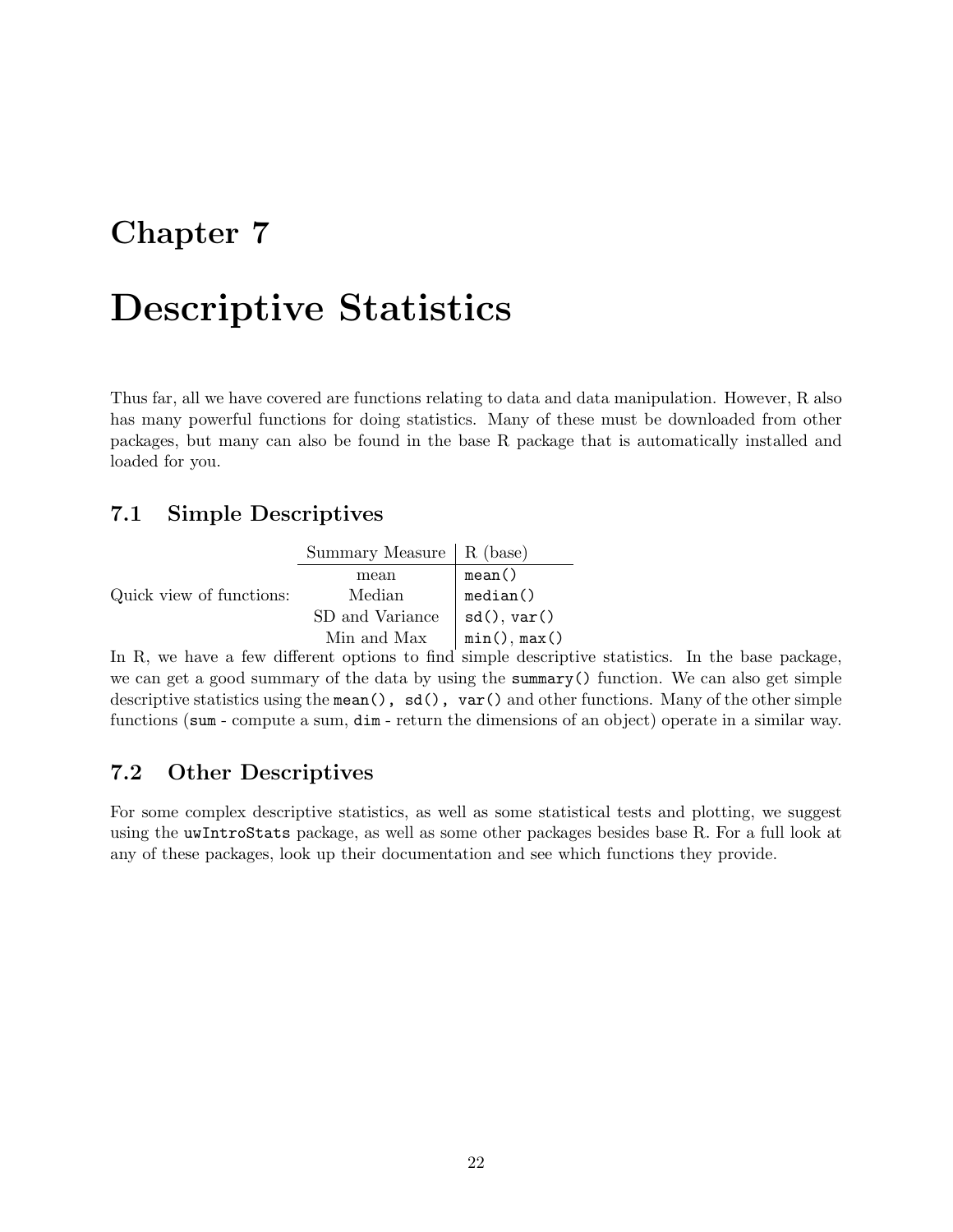# <span id="page-22-0"></span>Chi-square Test

Quick view of functions:  $\frac{R \text{ (base)}}{\text{chisq.test()}}$ 

The base R function chisq.test performs the chi-squared test on tables, matrices, and vectors. However, in order to calculate Odds Ratios, Risk Ratios, or other statistics (for example the likelihood ratio, Mantel-Haenszel statistic, and others) you must use other functions developed for different R packages and piece the information together. For example, the Exact package contains functions for calculating Odds and Risk ratios.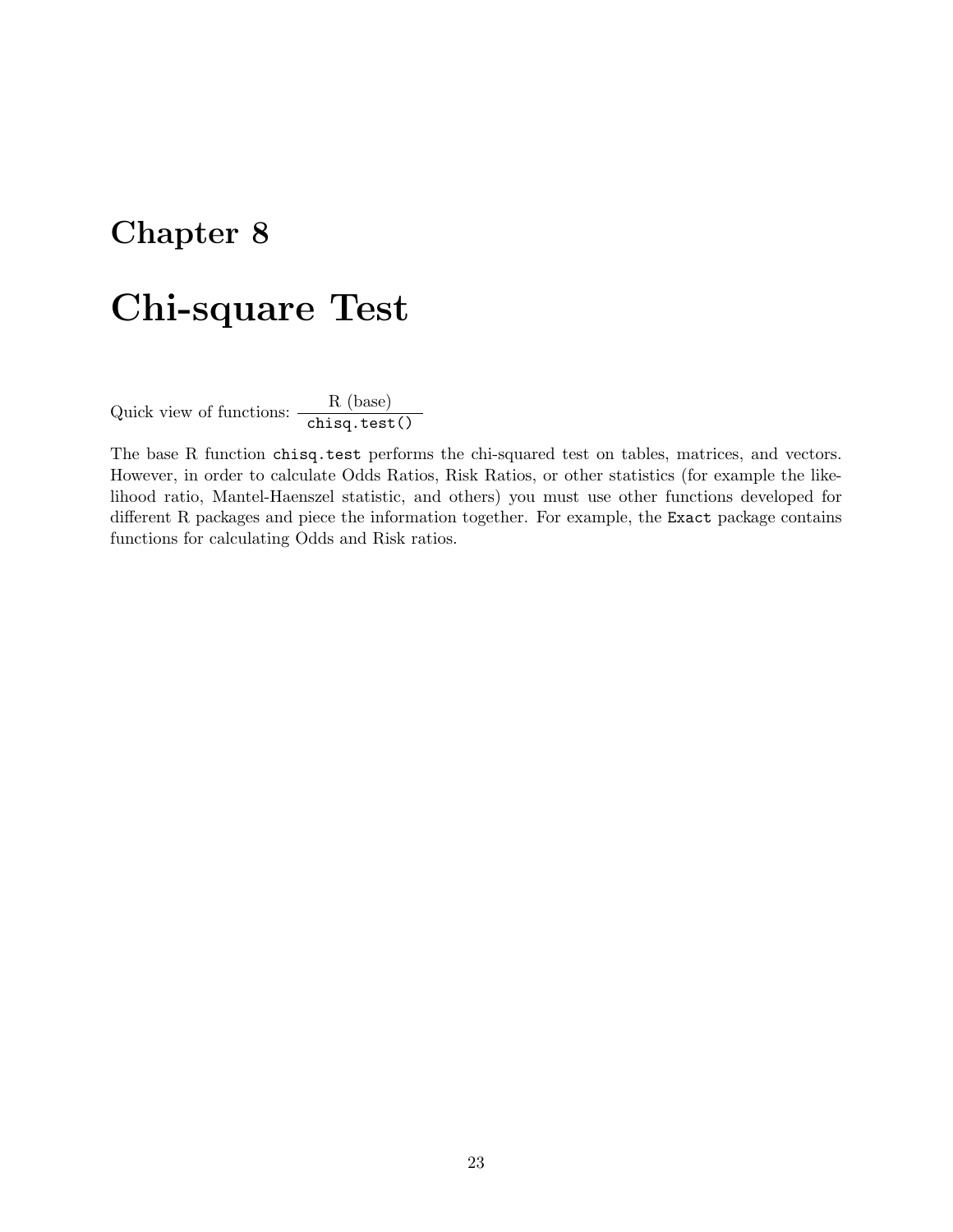# <span id="page-23-0"></span>Plots

#### <span id="page-23-1"></span>9.1 Boxplots

Quick view of functions:  $\frac{R (\text{base})}{\text{boxplot}(\text{)}}$ 

Boxplots can be quite controversial as a descriptive plot of the data. Firstly, the population quartiles are most often not the parameters of interest and so the box plot may not provide meaningful insight in answering a scientific question. The definition of an 'outlier" as defined by lying  $1.5 \times$  the interquartile range away is indeed arbitrary; we don't have a good sense of what would be a better replacement. In base R, this is precisely how the outliers are calculated. The minimum, median, IQR, and maximum are also displayed.

### <span id="page-23-2"></span>9.2 Histograms

Quick view of functions:  $\frac{R \text{ (base)}}{\text{hist}}$ 

In R, the default for plots is to not label the axes. So if we want our plots to look presentable, we must label the axes. Thus we use the ylab and xlab arguments to apply a y and x-axis label to the plot. The breaks command allows us to enter the number of bins we want displayed on the histogram.

#### <span id="page-23-3"></span>9.3 Scatterplots

Quick view of functions:  $\frac{R (\text{base})}{\text{plot}()}$ 

The base R version of the scatterplot takes an x and a y variable (which must be of the same length) and plots the points as specified by these coordinates. If you wish to have least squares lines or other additions to the plot, you must use the abline() function.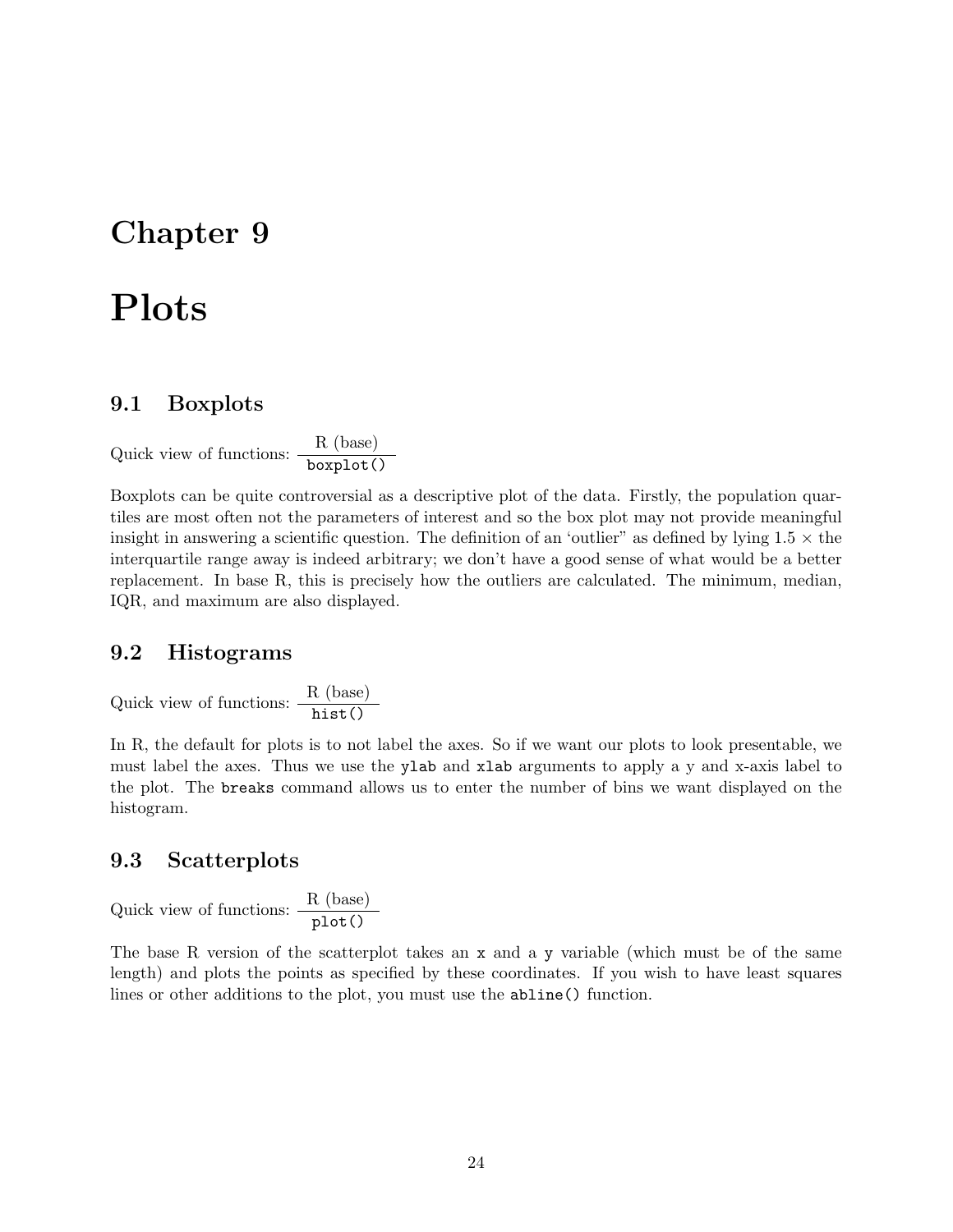# <span id="page-24-0"></span>Correlations

Quick view of functions: cor() - correlation R (base) cov() - covariance

### <span id="page-24-1"></span>10.1 Pairwise Correlations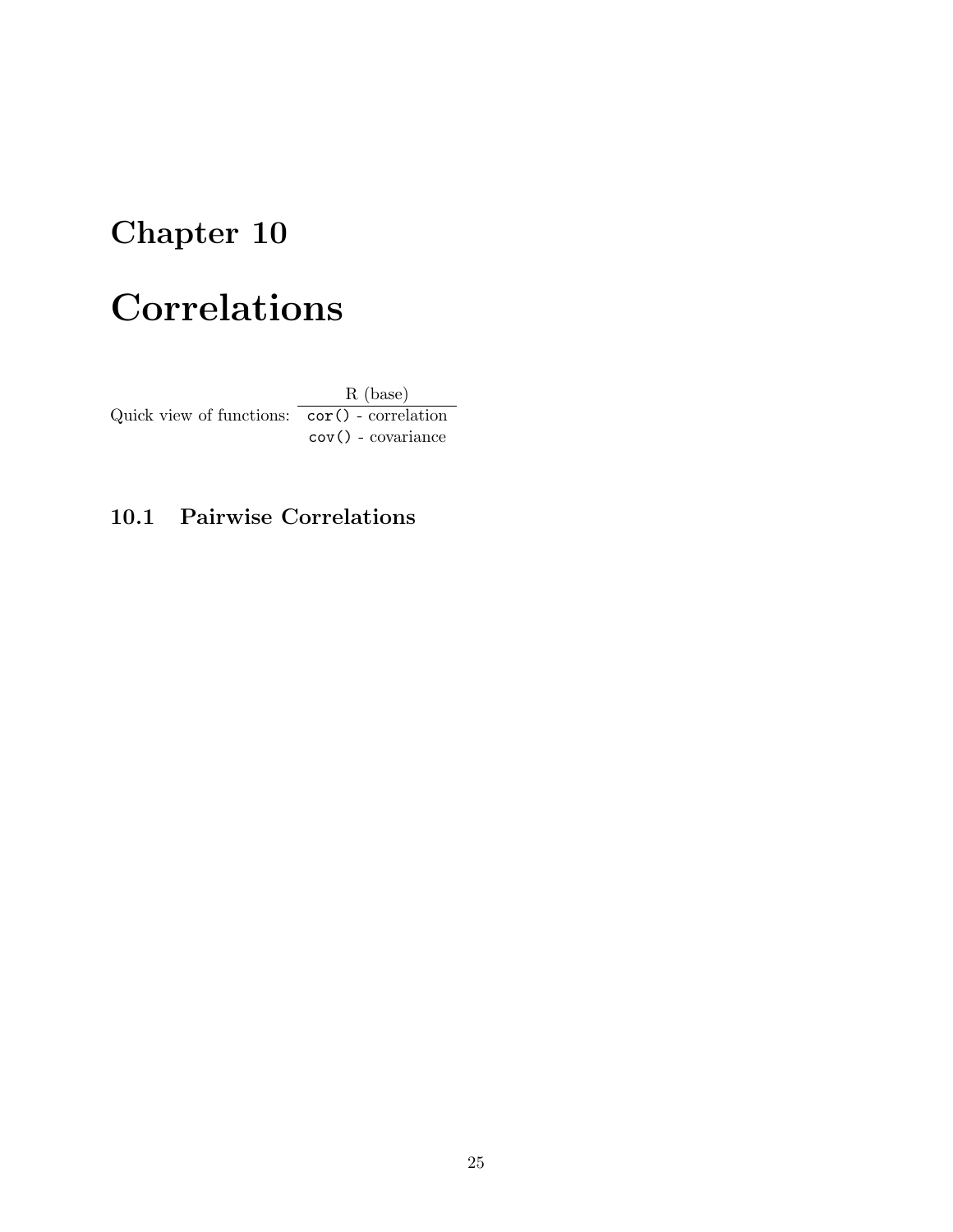# <span id="page-25-0"></span>Cumulative Distribution Functions

Say we calculate a test statistic (z-score, t-statistic, chi-squared statistic) and want to find the p-value. Recall that for a p-value we want to find the probability of values at least as extreme as our value. The function for a z-score (defined on the normal distribution) is 1-pnorm(1). Similar functions - p followed by the name of the distribution - can be found for many of the probability distributions.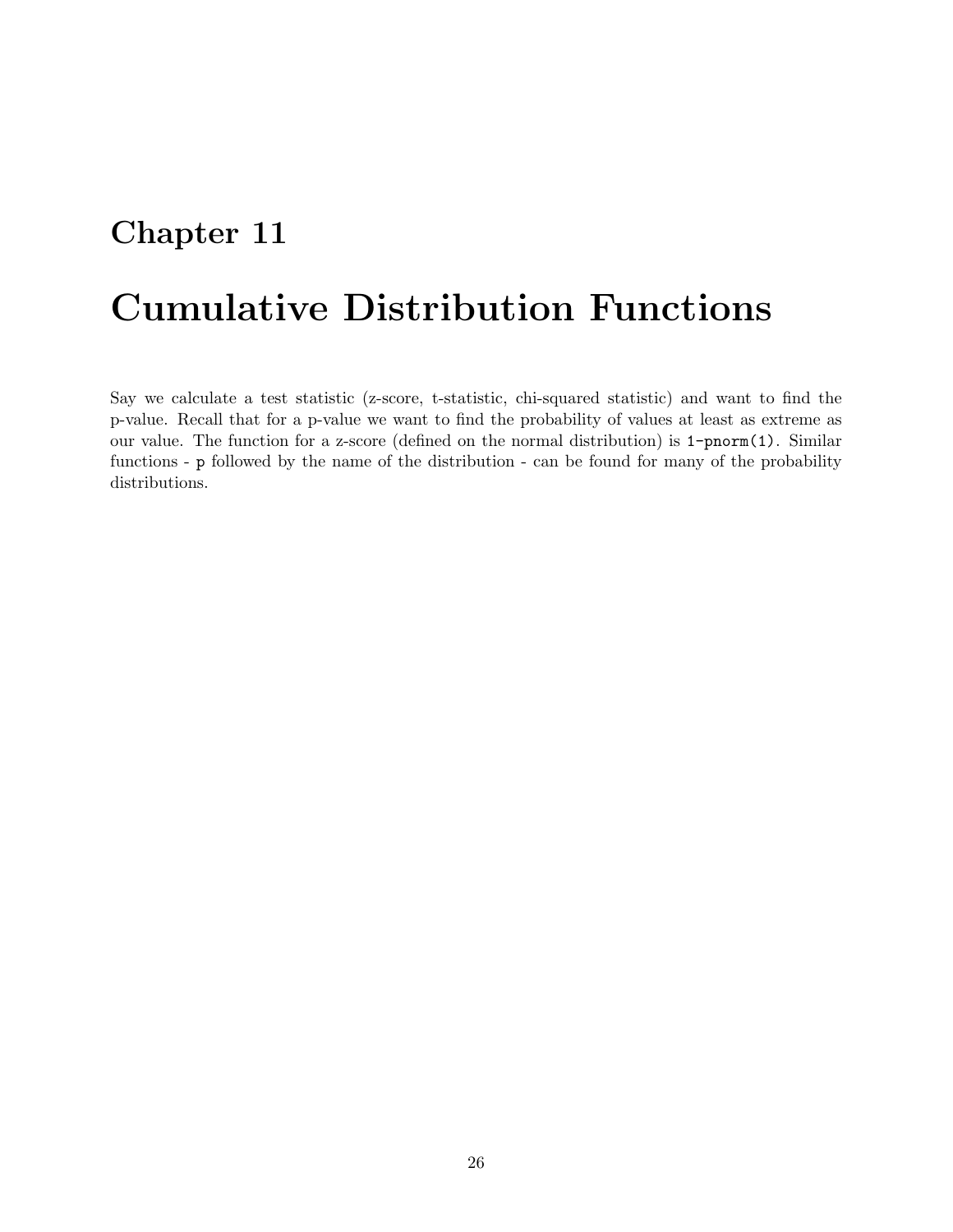# <span id="page-26-0"></span>One-Sample Inference

### <span id="page-26-1"></span>12.1 The one-sample t-test

Quick view of functions:  $\frac{R \text{ (base)}}{\text{t.test()}}$ 

R has a default function called t.test which performs a one-sample t-test.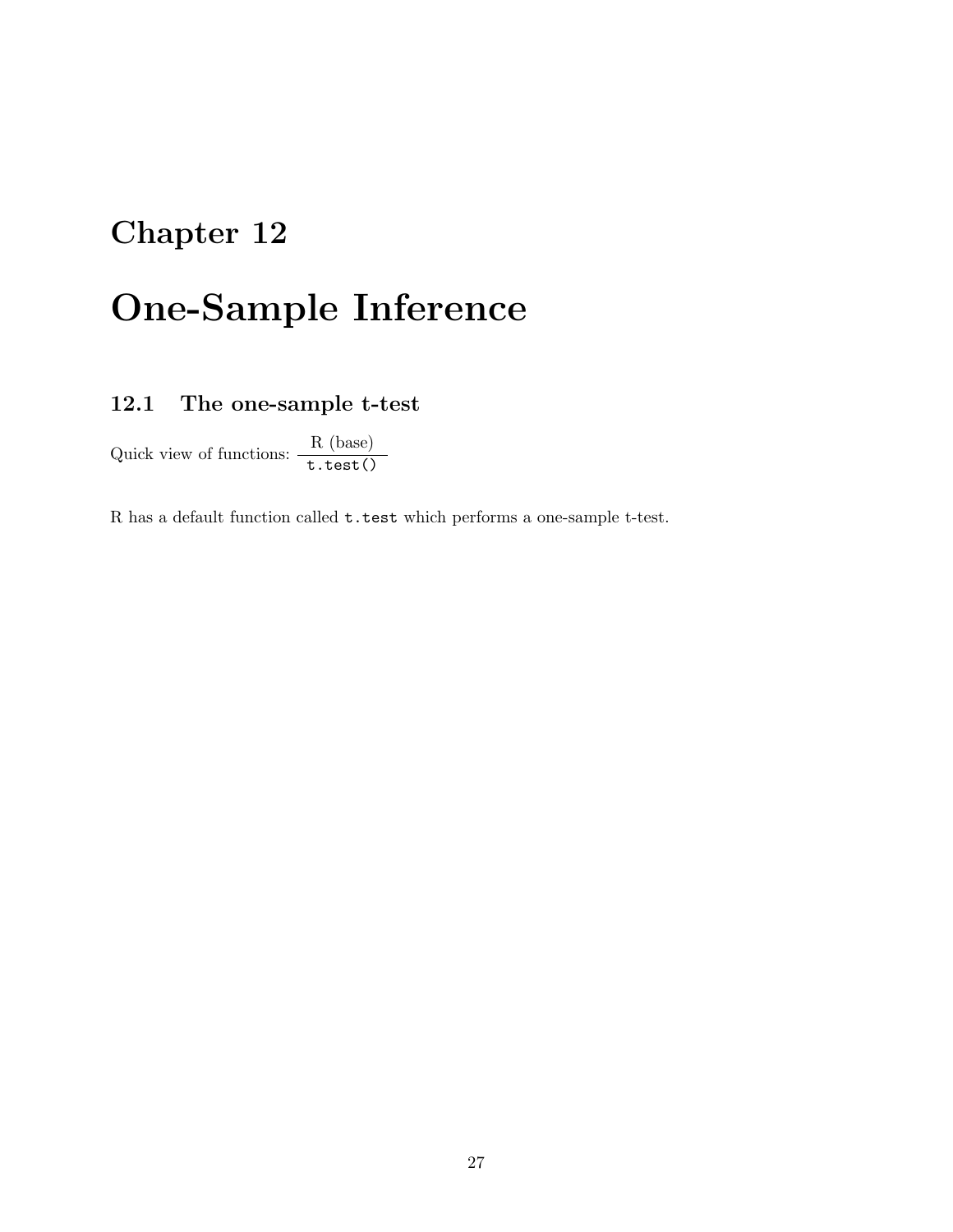# <span id="page-27-0"></span>Two-Sample Inference

<span id="page-27-1"></span>13.1 The two-sample t-test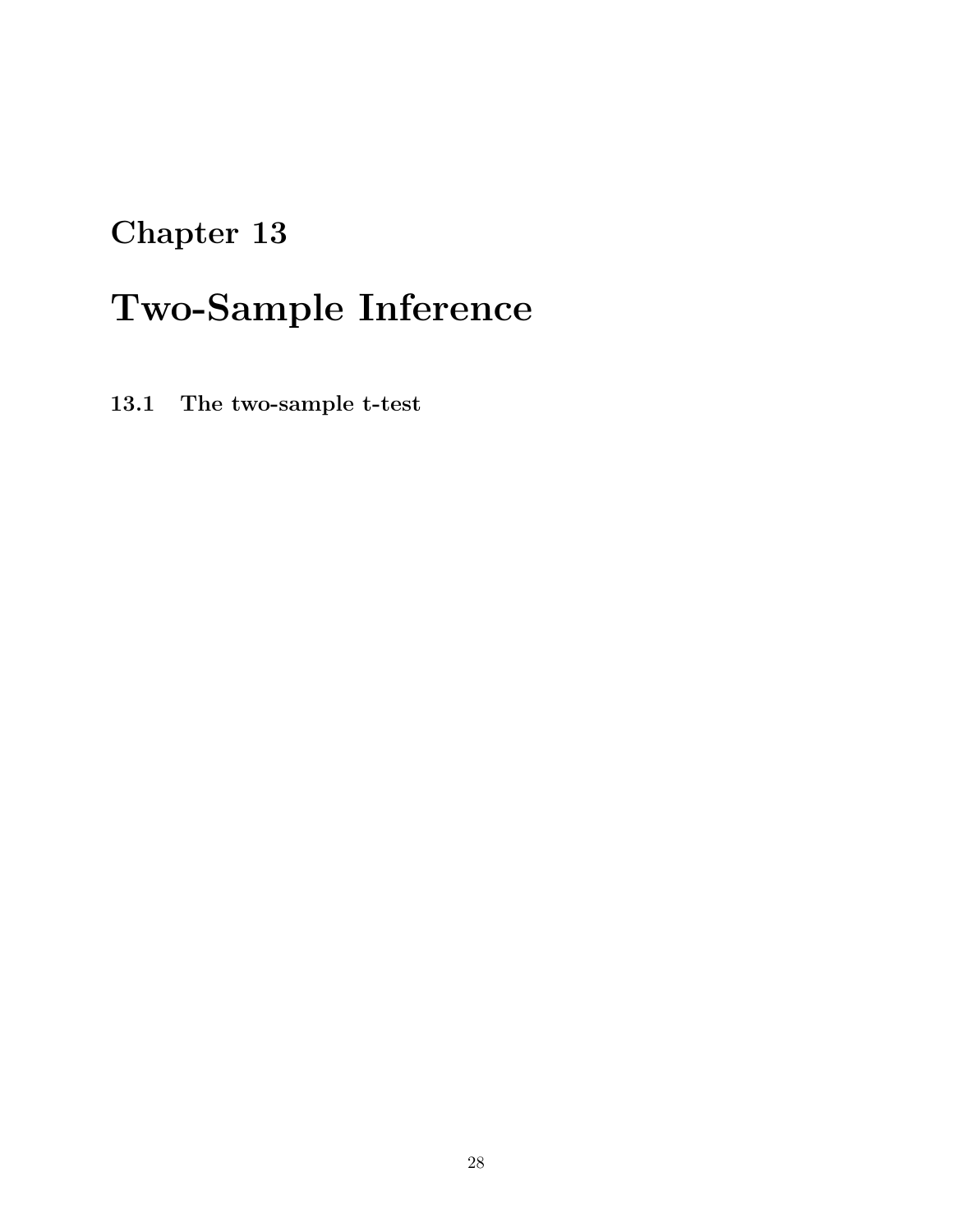# <span id="page-28-0"></span>Linear Regression

Quick view of functions:  $\frac{R \text{ (base)}}{\ln()}$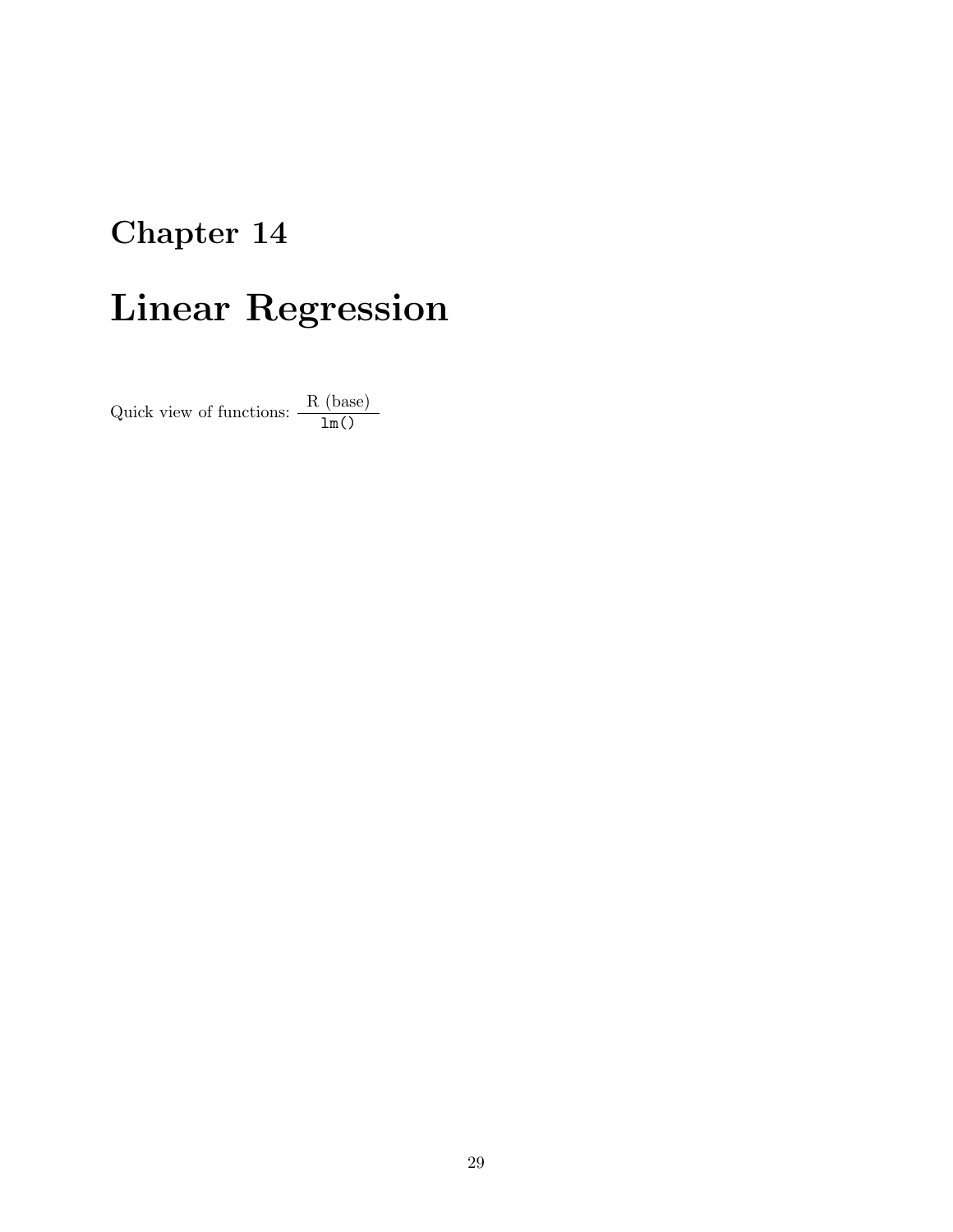# <span id="page-29-0"></span>Regression on Functionals other than the Mean

|                          | Functional | Name                 | R (base)                 |
|--------------------------|------------|----------------------|--------------------------|
| Quick view of functions: | Odds       | Logistic             | $glm(family = binomial)$ |
|                          | Rate       | Poisson              | $glm(family = poisson)$  |
|                          | Hazard     | Proportional Hazards | coxph()                  |

The functionals listed above are listed above regress on the functional listed in the name of the function. They produce similar output to those in the previous chapter.